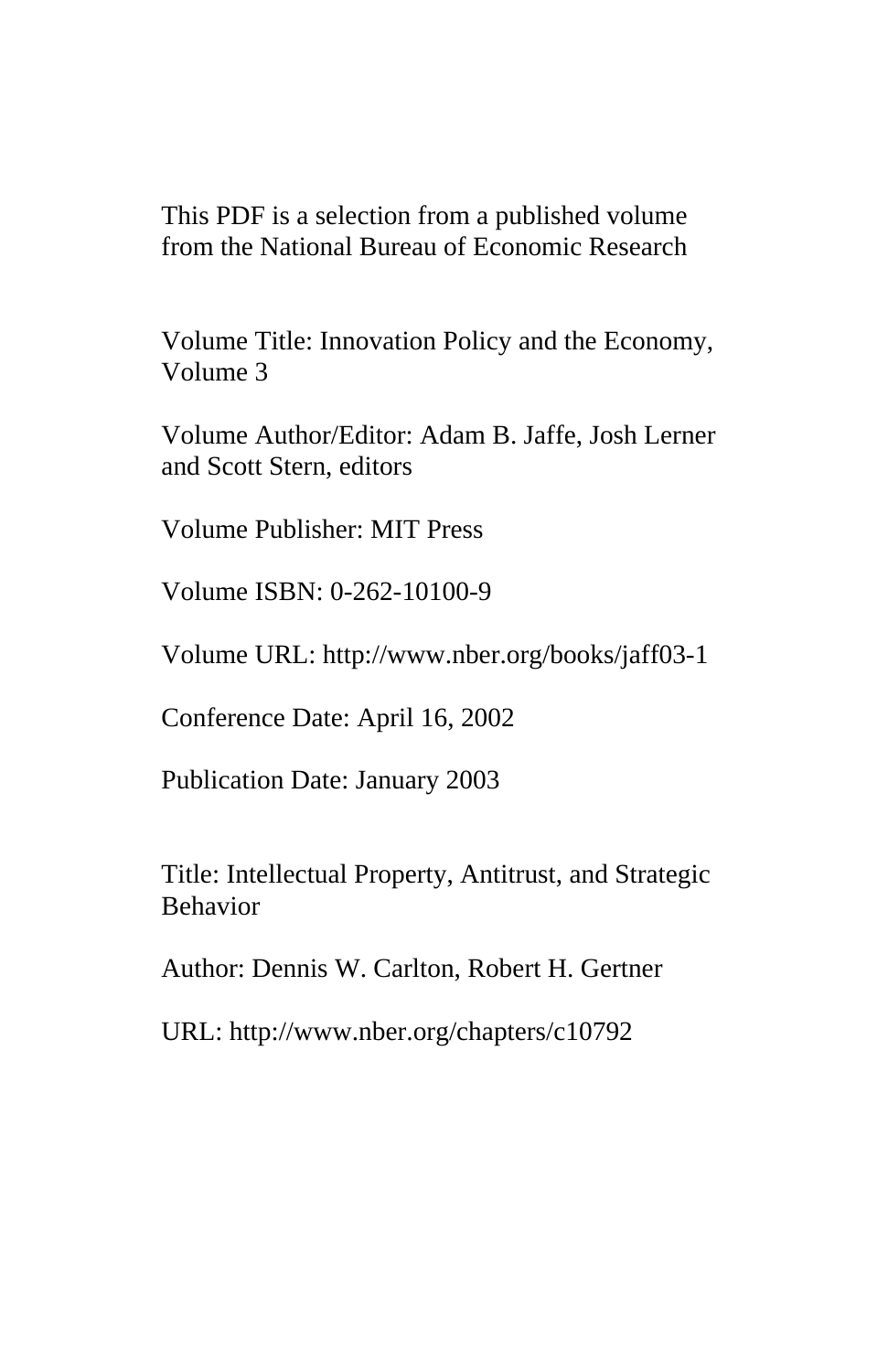# Intellectual Property, Antitrust, and Strategic Behavior

Dennis W. Carlton, University of Chicago and NBER Robert H. Gertner, University of Chicago

#### Executive Summary

Economic growth depends in large part on technological change. Laws governing intellectual property rights protect inventors from competition in order to create incentives for them to innovate. Antitrust laws constrain how a monopolist can act in order to maintain its monopoly in an attempt to foster competition. There is a fundamental tension between these two different types of laws. Attempts to adapt static antitrust analysis to a setting of dynamic R&D competition through the use of "innovation markets" are likely to lead to error. Applying standard antitrust doctrines such as tying and exclusivity to R&D settings is likely to be complicated. Only detailed study of the industry of concem has the possibility of uncovering reliable relationships between innovation and industry behavior. One important form of competition, especially in certain network industries, is between open and closed systems. We present an example to illustrate how there is a tendency for systems to close even though an open system is socially more desirable. Rather than trying to use the antitrust laws to attack the maintenance of closed systems, an alternative approach would be to use intellectual property laws and regulations to promote open systems and the standard-setting organizations that they require. Optimal policy toward R&D requires coordination between the antitrust and intellectual property laws.

# I. Introduction

Over the past twenty years macroeconomists have given renewed attention to the importance of technological change for economic growth. Since Schumpeter, microeconomists have understood that there may be a trade-off between achieving static efficiency through competition and achieving long-run efficiency through optimal investment in research, development, and diffusion of innovation. Recent empirical research in industrial organization demonstrates that the social value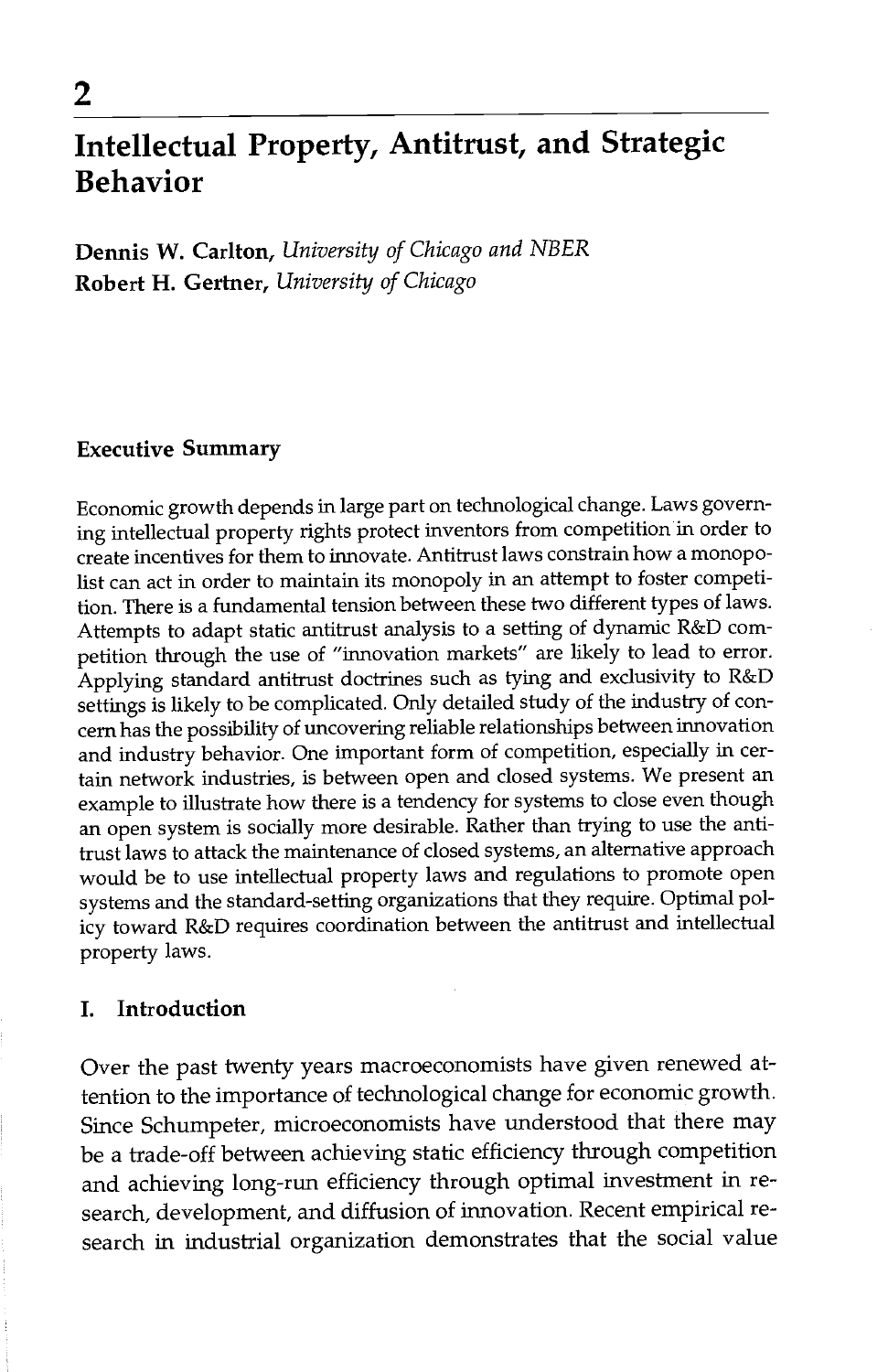30 Canton and Gertner

generated by new goods is large. This suggests that policies that encourage innovation, even perhaps at the expense of short-run market power, may be beneficial.

The traditional roles of antitrust policy and industry regulation have been to promote static efficiency. Acknowledgement of the importance of technological change, therefore, raises several important questions for antitrust policy.1 The questions relate to whether and how antitrust policy should concern itself with promoting efficient dynamic competition in technological change, whether and how the static concerns of traditional antitrust policy should apply in industries with rapid technological change, and to what extent courts are capable of dealing with the complexities and uncertainties of technological competition.<sup>2</sup>

In this chapter, we explore several aspects of these questions. First, we consider merger policy, one of the most important areas of antitrust enforcement. One argument that has been put forth is that antitrust authorities should consider "innovation markets" separately from standard product markets and block mergers that significantly increase concentration in such an R&D market. We explain how three conditions are necessary to justify such an expansion of traditional concerns in mergers. They are: (1) reducing R&D expenditures is undesirable; (2) if there are fewer firms performing R&D, there will be less aggregate R&D and fewer new products; and (3) it is possible to determine that there are not enough other firms to perform R&D and develop future products to compete with the future products developed by the merged firm. We argue that there is no general theoretical or empirical support for any of these three conditions. Therefore, we are skeptical of the benefits of expanding antitrust merger enforcement to block mergers that concentrate "innovation markets" as a general policy, with the important caveat that there may be several special industries where such a policy may be sensible. Moreover, in some cases certain types of evidence, which we discuss below, may be available that could justify blocking a merger.

Intellectual property (IP) policy (patents, copyrights, trademarks, trade secrets) conveys market power to developers of IP. Antitrust policy determines, in large part, the constraints society places on companies with extensive market power. This creates a potential fundamental conflict between IP policy and antitrust policy. IP policy conveys market power; antitrust policy constrains its use. Therefore, any application of antitrust policy in R&D-intensive industries should consider whether it is complementing or thwarting the goals of IP policy. If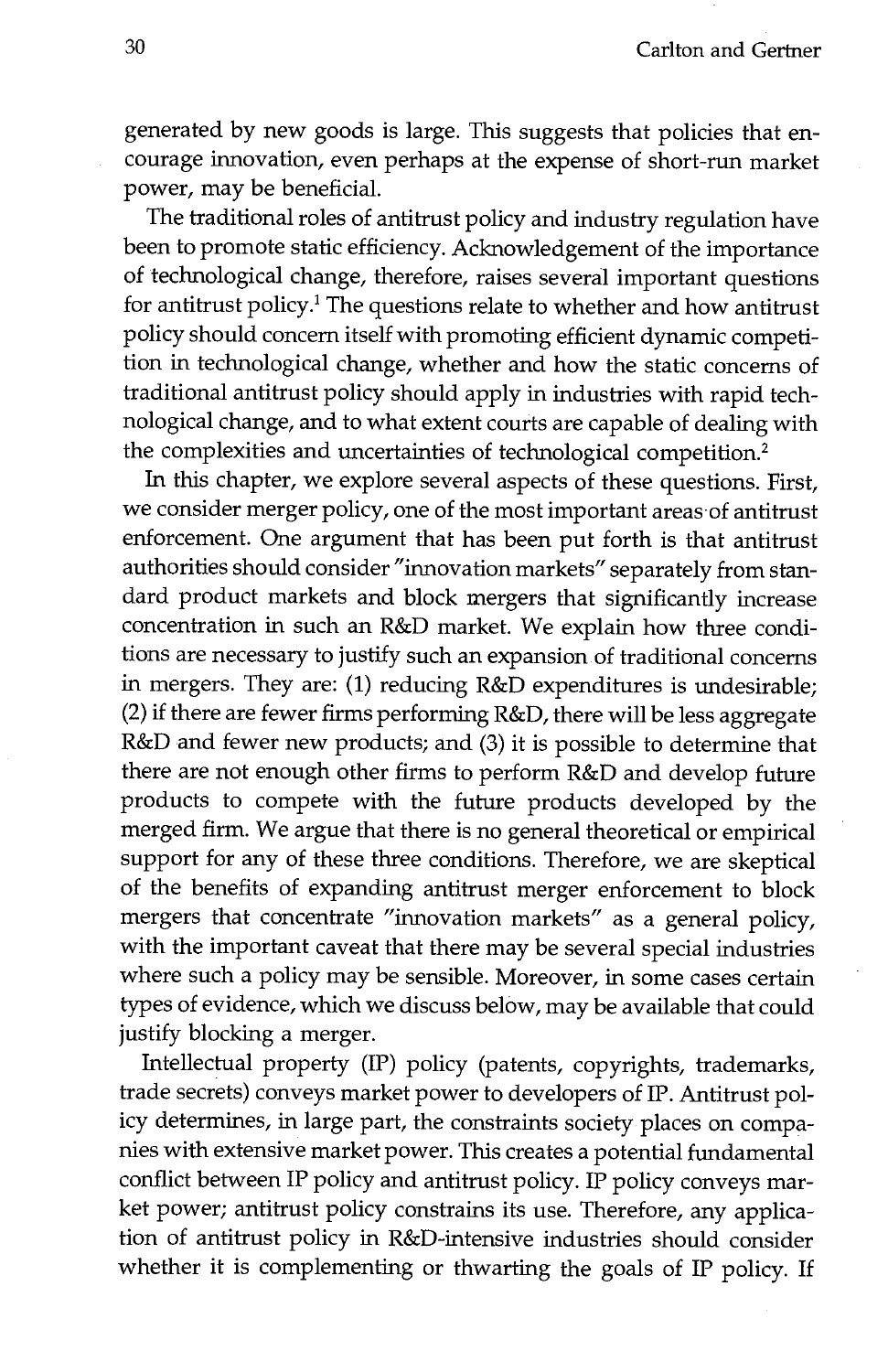under current antitrust enforcement, IF policy generates the amount of market power that creates the optimal incentives for R&D, then any significant change in antitrust policy towards R&D-intensive industries could lead to suboptimal R&D investment. At a theoretical level, the right question is "is it a good idea to change antitrust enforcement and simultaneously alter IF protection to keep R&D incentives the same?" But this is a policy adjustment beyond the powers of either antitrust authorities or the courts.

IP policy and other features of high-tech industries such as network externalities and economies of scale in R&D make the existence of short-run market power common. The legal doctrines and economic analysis that underlie antitrust policy have largely developed without a focus on dynamic technological competition. Because of the prevalence of market power in high-tech industries, it is important to understand the fit between existing policy and the features of these industries. The proper application of antitrust doctrines such as predation, tying, and exclusive contracts to high-tech industries is an issue of significant importance. These issues have received a fair amount of theoretical attention, so we touch on them briefly and only make some general observations. We argue that many of the theories that justify these antitrust doctrines also apply in high-technology companies, but several additional caveats may apply. First, the factual inquiry may be much more difficult, requiring courts to make complex and subtle judgments about disputed technology issues. This makes the process more costly and more prone to errors. Second, developing workable rules that provide guidance to companies with market power may be very difficult.

We also explore the role for antitrust enforcement to affect dynamic R&D competition that attempts to replace existing market leaders. In many high-tech industries, competition is inherently dynamic. A single technology may be the winner in the marketplace at one point in time. Competitive forces will then be focused on developing new technology that can replace the existing winner. Antitrust policy towards companies with market power did not develop with this form of competition in mind. The proper role for antitrust policy in making this process work effectively has received little attention, but may well be the most important way that antitrust policy can affect competition in high-tech industries. We consider this question in the context of dynamic, multigenerational platform competition, where participants can choose between developing closed and open systems. We argue that winners in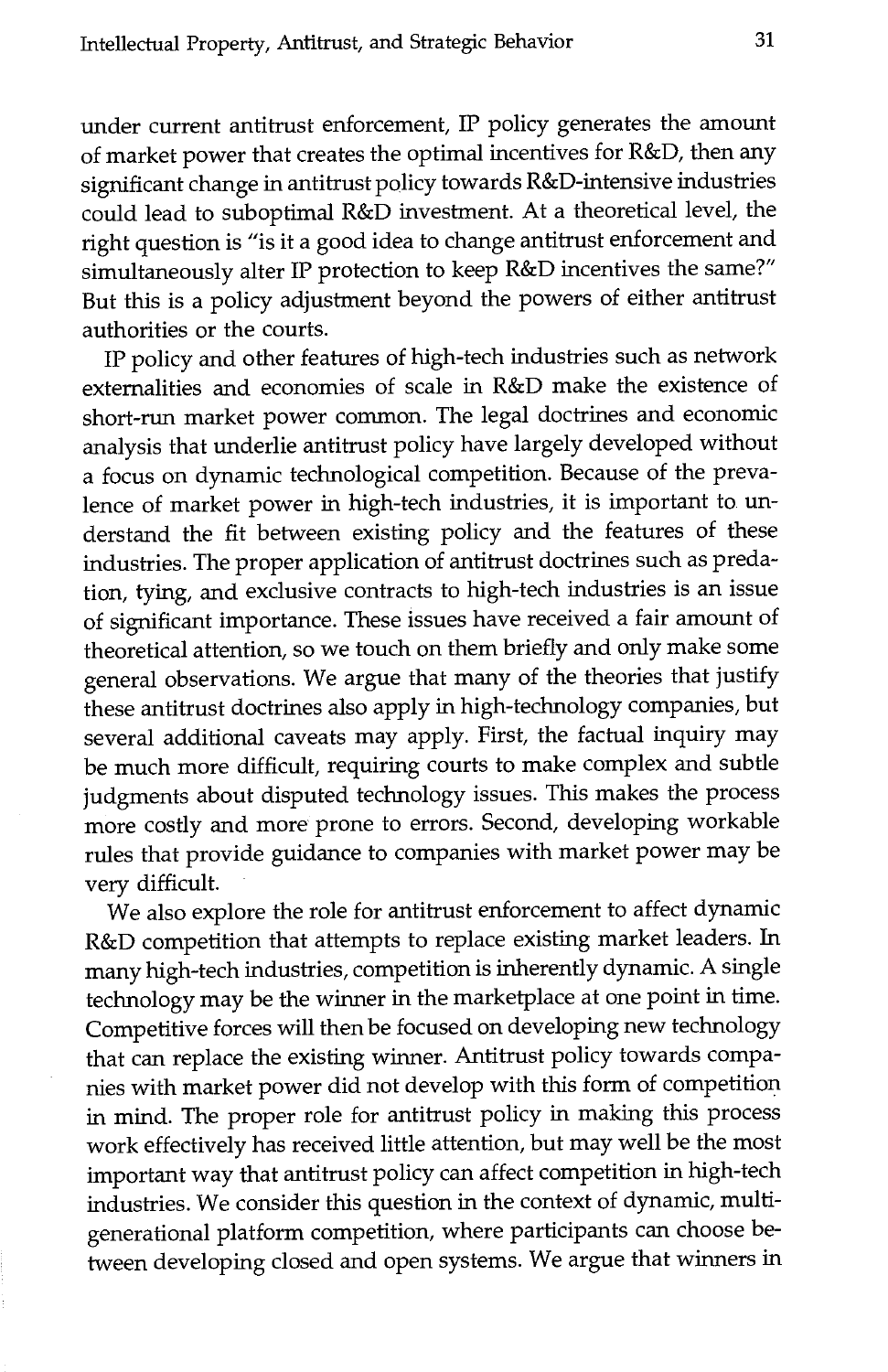early stages of competition often have the incentive and ability to close the system and thereby reduce subsequent competition.

We provide some preliminary thoughts on the role for antitrust policy to improve this dynamic systems competition. We do not attempt to develop any standards that enforcement agencies or courts should adopt, but we do think our theoretical arguments imply that close attention should be paid to conduct that creates a proprietary, closed system subsequent to open competition. However, policies other than antitrust enforcement may be more effective instruments to improve performance. Government subsidization of standards development, re duced restrictions on research joint ventures, or other forms of research coordination where systems are important may be justified. Furthermore, companies that subvert cooperative standard-setting processes to create their own proprietary, closed systems should face severe penalties.

The remainder of the chapter is organized as follows. Section II outlines the essential features of R&D competition that form the basis for our subsequent analysis. Section III discusses the role of antitrust enforcement for mergers in R&D-intensive industries. Section IV discusses the scope of monopolization issues in R&D-intensive industries. In section V we discuss multigenerational competition among open and closed systems and discuss its implications for antitrust and other policy. Section VI concludes.

# II. Characteristics of R&D Competition for Antitrust Policy

Perhaps the most important single characteristic of technology competition is uncertainty. Not only is the outcome of any particular R&D project uncertain, but so is the impact of successful innovation on markets and competition. Anecdotes abound of an industry being transformed by an innovation coming from completely unrelated industries, bringing in completely new technology.<sup>3</sup> These anecdotes show that basic research can have unanticipated consequences, and perhaps more importantly, that the same is true even for very applied, specific research. However, it is possible to make too much of these anecdotes. We discuss below a growing body of systematic empirical evidence that much innovation in an industry comes from within it. We note, however, that these studies define industries broadly relative to the typical market definition used for antitrust enforcement.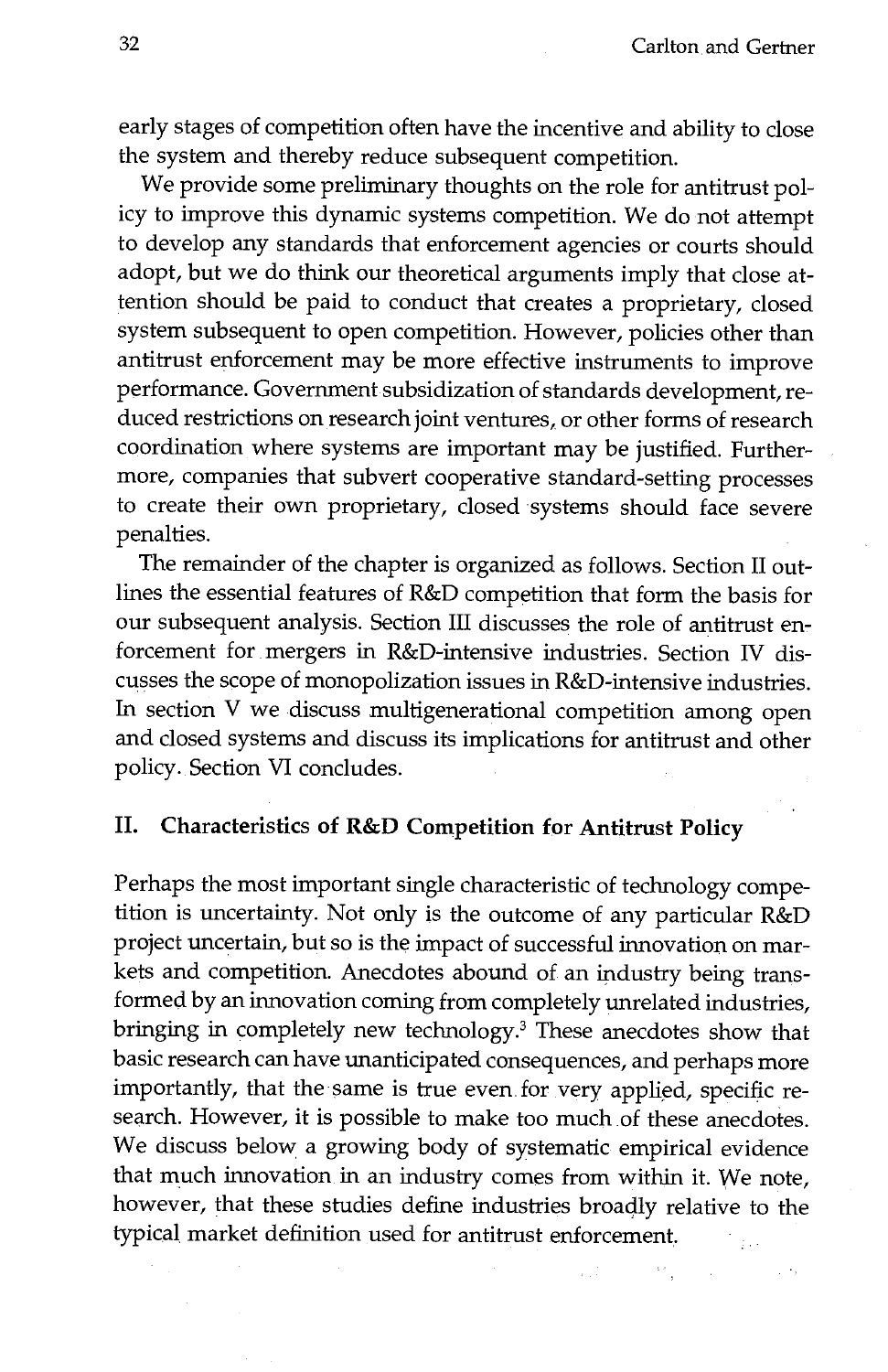All policy towards technological competition should take into account the inability to foresee perfectly the outcome or impact of R&D. The structure of the patent system can be best explained by the inability of government officials to foresee the influence of particular technologies on R&D activities. The outputs of R&D are ideas. Once an idea is discovered, the marginal cost to society of using the idea is close to zero. Without property rights over ideas, good new ideas would be freely employed. Although efficient after the fact, the result may be no return for the innovator, reducing the incentive to engage in innovative activity. Patents convey monopoly power to innovators, who then can charge supercompetitive prices for goods that embody the patented technology and / or license the technology at a price above the marginal cost of transfer.

If government officials were omniscient, a superior system would be to subsidize R&D directly or award prizes to innovators based on the value of the innovation. This would create incentives to engage in innovative activity and avoid the monopoly distortions of the patent system. Although we do provide significant subsidies for R&D projects, this approach is limited by the enormous difficulty of determining the appropriate size of prizes or direct subsidies to specific projects.4 Policy instead is a mixture of subsidies (usually to basic research by nonprofit institutions), patents, and other forms of property rights.<sup>5</sup>

A characteristic of technology competition closely related to uncertainty is its dynamic nature. Not only does the process of R&D take time, but also the goal of technological competition is to replace existing technology with new technology, an inherently dynamic process. All policy toward technological competition should acknowledge this. Policy based on static models of competition must be evaluated with great care before applying them to technological competition.

High concentration and short-run market power in the product markets that use the ideas that result from innovation often characterize R&D-intensive industries. There are several reasons for this. The first, of course, is patent or other IP protection. Second, R&D investment is usually a fixed, sunk cost. The investment will only be justified if these costs can be recovered with the expected rents associated with innovation. Many industries other than high tech have significant fixed, sunk costs-for example, transportation industries such as railroads and ships; power plants; and many entertainment products such as movies, music recordings, books, and television production.6 It is probably no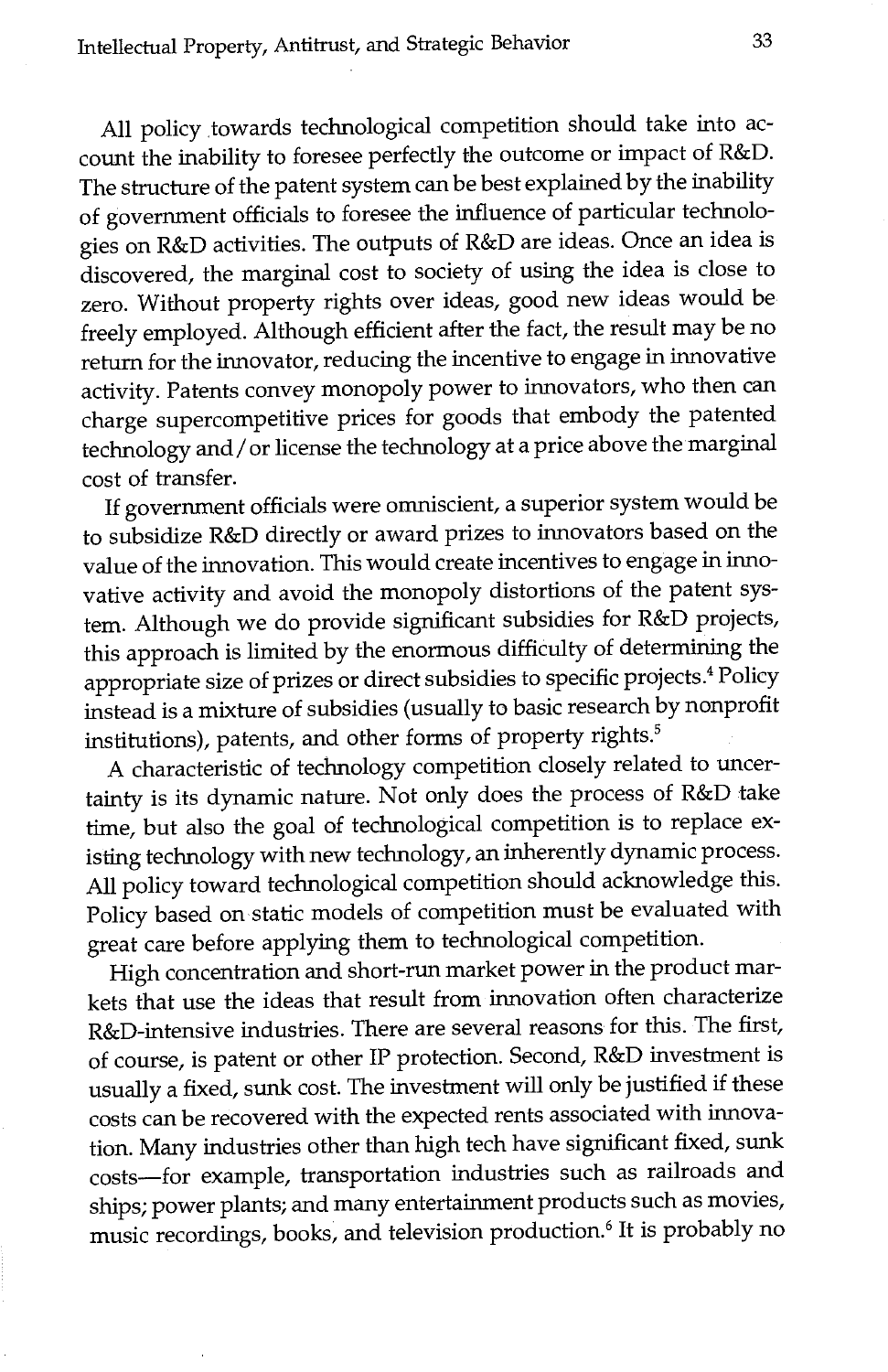accident that these industries are or have often been regulated, and many have been the subject of some very complicated and famous antitrust cases.

Yet another reason for high concentration in R&D-intensive industries is demand-side scale economies, or network externalities, which occur when a consumer's value for the product is increased by other consumers' presence. Direct network effects can generate this-a consumer values a communications network more highly as more people join the network. It can also be generated indirectly by supply of complementary products. For example, the value of a computer operating system is greater if more consumers purchase the same operating system, because then more applications will be developed for it. When this happens, competition among applications is more likely, leading to lower prices and higher quality, valuable upgrades to the operating system are more likely, and continued customer support can be expected. Demand-side scale economies lead to concentration of technology. If the network effects are large enough, it is difficult for a small, incompatible competing technology to survive.

The output of R&D—ideas—is primarily not consumed directly, but incorporated into goods and services that are consumed. The previous paragraphs follow much of the writing in this area by implicitly assuming vertical integration between the R&D stage and the commercialization of the innovation. It is possible, and often the case, that a monopoly patentholder will choose to license its innovation widely. This preserves downstream competition, although the downstream firms often face a monopolistically set input price for the licensed technology. Licensing to create efficient deployment of a technology can be hampered by appropriation problems. If a technology has weak or no patent protection, attempts to license the technology run the risk of appropriation by potential licensees. If part of the licensing negotiation reveals the innovation, the potential licensee may choose to reject the offer and develop goods or services based on the innovation itself. If the risk of appropriation is high absent patent protection, the innovator may only be able to earn a return on its technology by commercializing it and reaping the benefits of being a first-mover in the market. Appropriation may still occur, but perhaps only after the innovator has established a position in the market. Thus, the implicit assumption of vertical integration is often justified in the absence of adequate patent protection. This suggests an often overlooked benefit of patent protection-it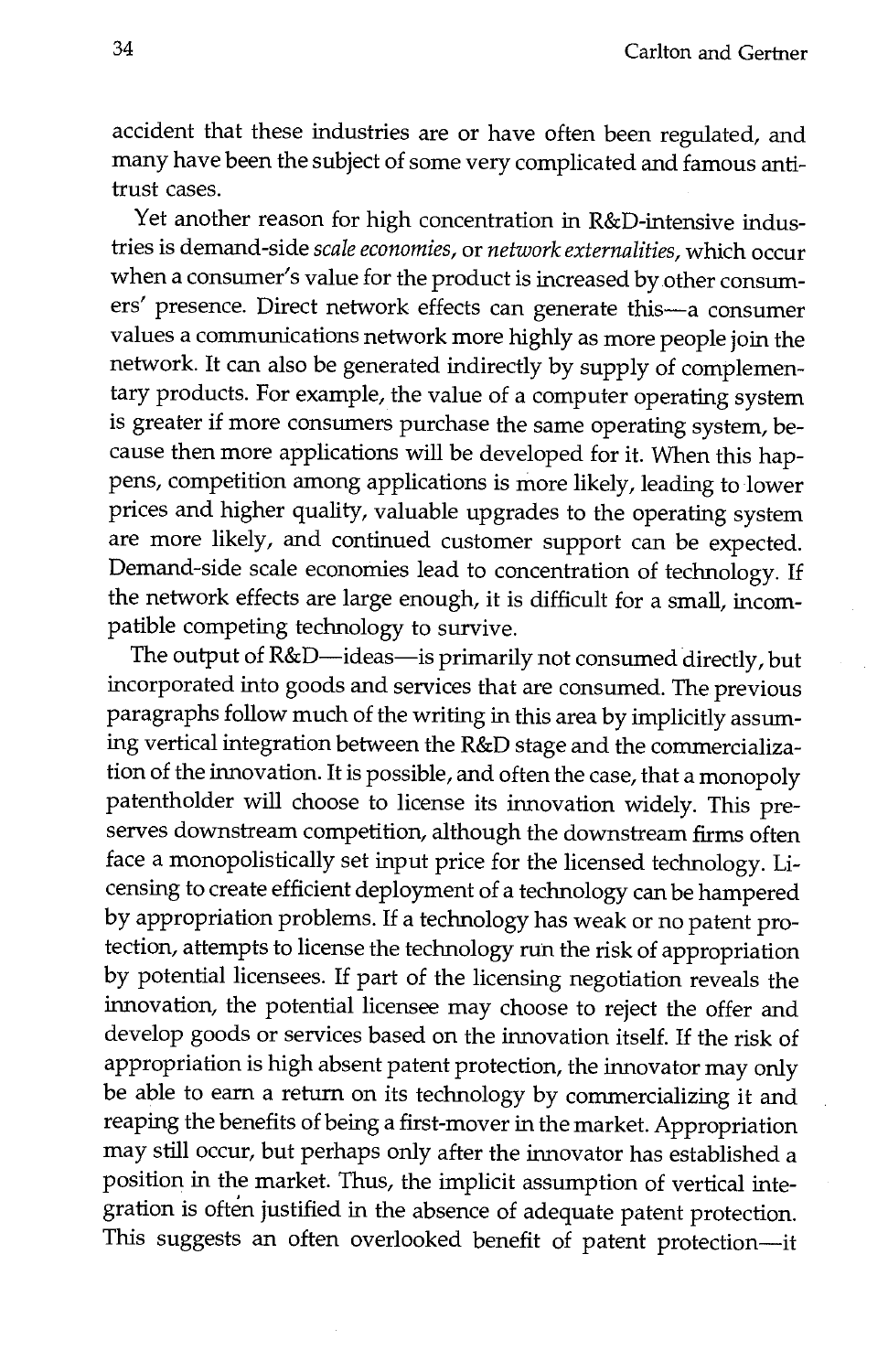allows for efficient allocation of an innovative technology to the companies that can use it most effectively.7

Similarly, although network effects lead to a small number of surviving technologies, the technology need not be controlled by a single company. Network externalities lead to a single protocol for fax machines, but the protocol is not controlled by a single company, so there can be a great deal of technological competition among fax machine suppliers. In many situations, however, companies do compete with proprietary, incompatible technologies. Then, network effects can lead to concentration of both technology and market power.

We, therefore, do not adopt a view that R&D-intensive industries are inevitably monopolized and therefore antitrust law can do no more than favor one monopolist over another. We do believe that R&Dintensive industries are more prone to market concentration and the exercise of market power than most others, that there can be significant social value from market power in these industries, but that it is not necessarily the case that only one technology must survive for efficiency reasons.

The combination of dynamics, uncertainty, and market power leads to one of the most important features of many R&D-intensive industries—an important form of competition is in R&D to replace the existing technology winner that has static market power with another based on improved technology. This form of competition occurs throughout the computer, pharmaceutical, and chemical industries, as well as most other R&D-intensive industries. Called creative destruction or Schumpeterian competition, it is not the type of competition that antitrust enforcement typically tries to protect, but assuring its efficiency may be an important role that antitrust policy should play in R&Dintensive industries as opposed to others.<sup>8</sup>

Another feature of R&D competition is that it may involve redundant investment. Any type of private investment may involve some degree of rent-stealing from competitors, i.e., part of the return from investment comes from reducing or eliminating the rents available to others. This effect may be especially pronounced in some forms of R&D competition. For example, if two firms follow similar research programs to develop a patentable technology, it becomes a race, and the advantage to consumers over a single firm engaging in the research may be small. Free entry into the race may lead to either too much R&D or too little R&D, and the division of the resources among competing projects may not be optimal.<sup>9</sup>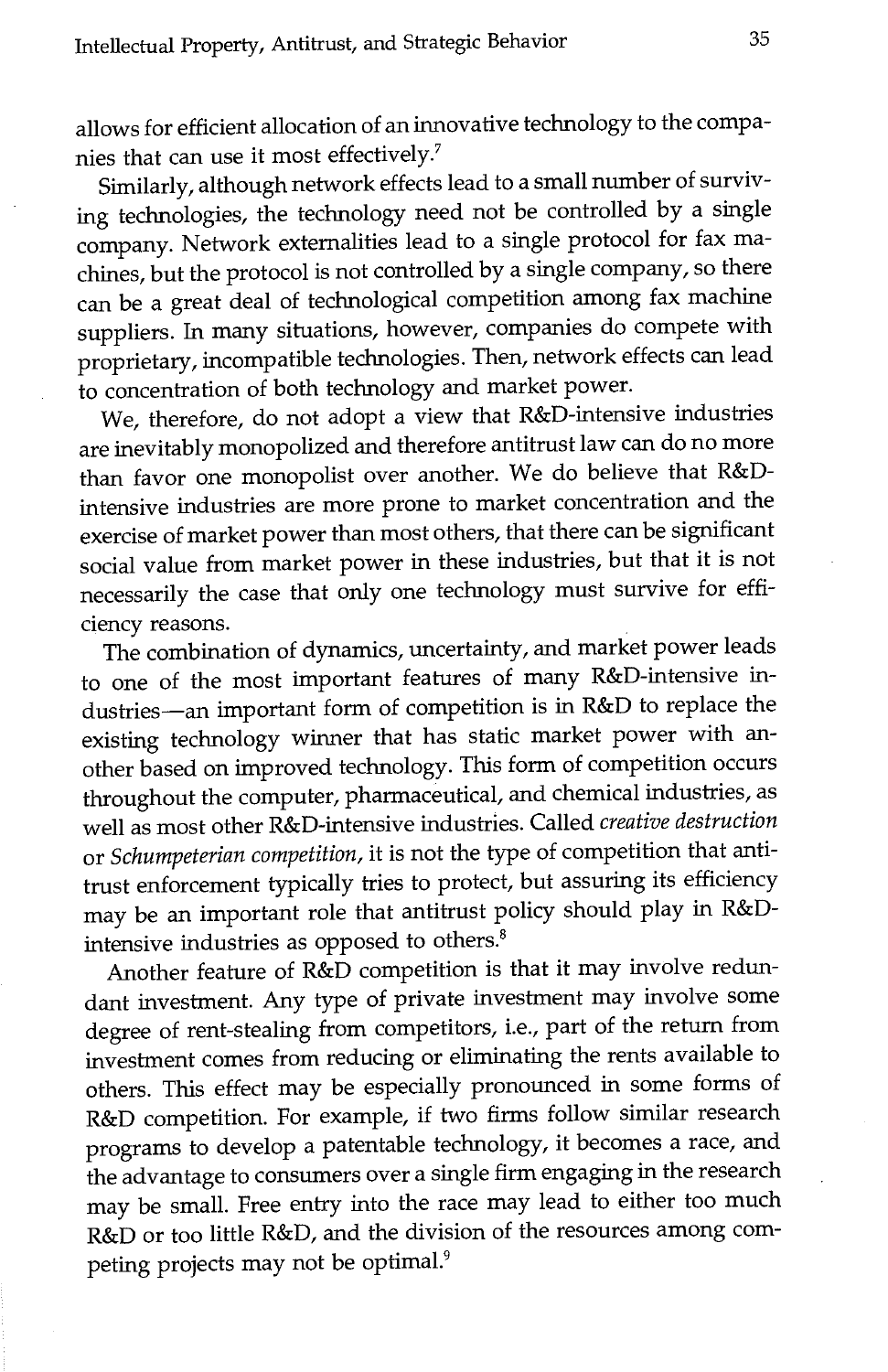# III. Merger Policy in R&D-Intensive Industries

With these (mostly) familiar characteristics of R&D competition in place, we can now address the role of antitrust policy towards these industries. In this section, we take on the question of whether or not it is appropriate to consider "innovation markets" as distinct from product markets for the purpose of merger analysis. Gilbert and Sunshine (1995) make this suggestion; antitrust authorities have investigated the impact of mergers on R&D; and the U.S. Department of Justice (DOJ) has blocked at least one merger on the basis of anticipated reductions in innovation using the concept of "innovation markets."<sup>10</sup>

Mergers in R&D-intensive industries have become quite common in the past decade. The pharmaceutical industry has had several major mergers and numerous smaller ones; defense contractors have undergone extensive consolidation, as have telecommunications companies. This is in contrast to the 1980s, when R&D-intensive industries had not been the scene of much merger activity. $11$ 

In a free market economy, a voluntary decision of two firms to merge should be made because the firms believe that their joint value exceeds the sum of their independent values. This is generally because they believe that there are efficiencies associated with combining the two companies. However, some mergers can lead to a reduction in competition that causes output to decline and consumer prices to rise.<sup>12</sup> It is commonly accepted, as a matter of theory, that a reduction in competition from a merger can have these undesirable effects. Large-scale cross-sectional studies of the relationship between concentration and price suffer from severe measurement and causality problems that make it difficult to assess the general relation between concentration and pricing. However, there are also several empirical studies of individual industries which show that reductions in the number of competitors or increases in market concentration can harm consumers by increasing price.<sup>13</sup> Overall, there is both empirical and theoretical support for an antitrust policy aimed at preventing mergers that so concentrate an existing product market so as to make price increases likely.

Current antitrust enforcement focuses on short-run anticompetitiye harm. If the antitrust authorities can show that price would rise in the first two years after the merger, the merger is likely to be enjoined. Arguments that significant efficiencies will be realized in subsequent years are likely to have no influence. And for good reason: Antitrust authorities are acknowledging that predicting the future is hard.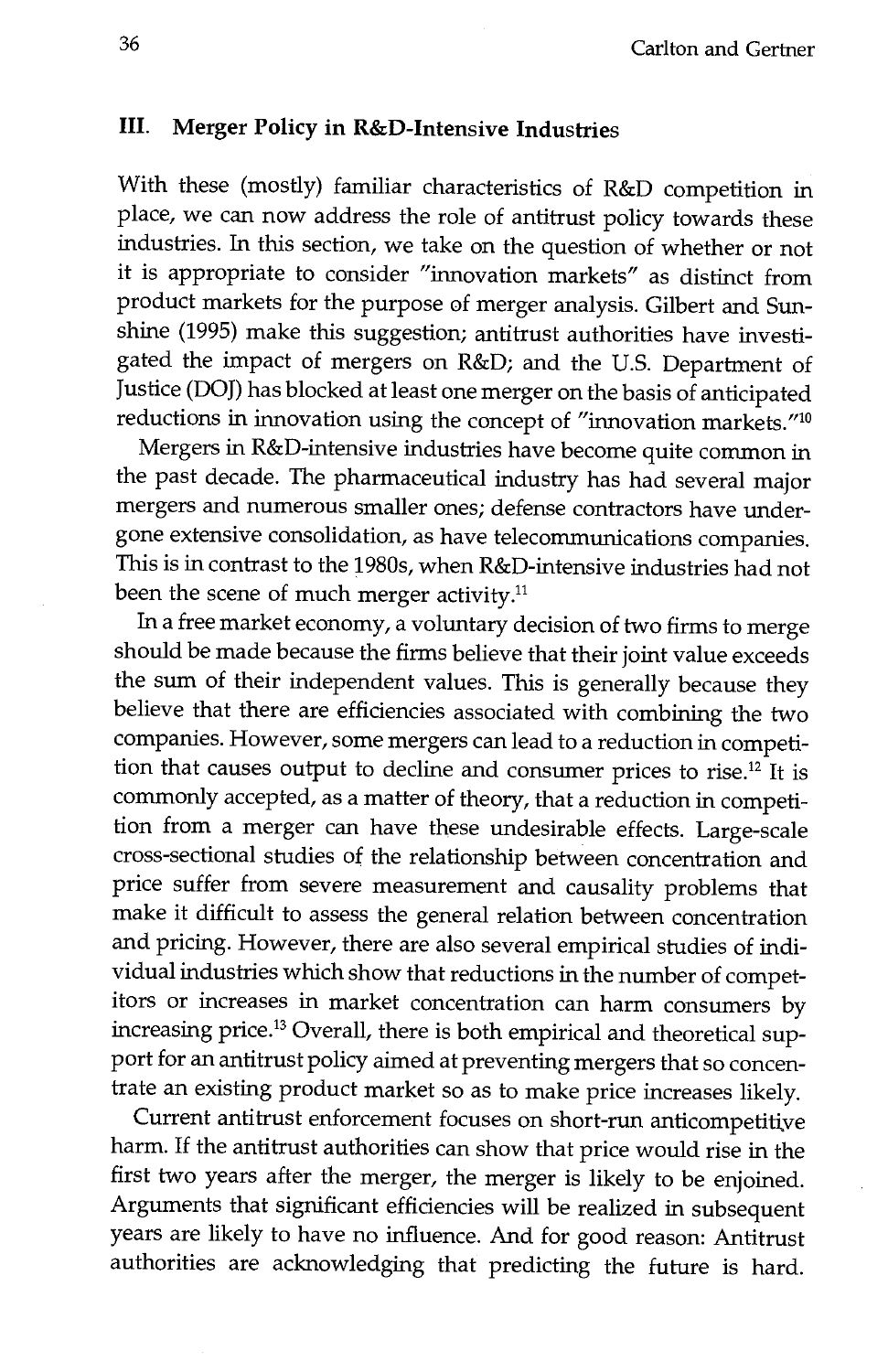Future benefits from a merger, as well as future harms, should be discounted for time and the likelihood that they will actually occur. Short-run harm to competition is more immediate (by definition), and probably more predictable.

The potential-competition doctrine takes the small step of logic to extend antitrust merger review to firms that do not currently compete but might compete in the future in the absence of the merger. In theory, the issues are identical to those in a merger among current competitors. As a practical matter, however, one must predict the effect on competilion in the more distant future. Questions that should be addressed include: If the merger occurs, will there be more entry by others? Absent the merger, will the potential competition turn into significant actual competition? How will competition in the market evolve over the next several years with and without the merger? Since predictions like these are quite unreliable and mergers tend to generate efficiency gains, antitrust regulators should and do set a high standard of justification for blocking a merger on potential-competition grounds.

If the potential-competition doctrine is a small step in economic logic from the usual antitrust policy aimed at firms actually competing, then the innovation market doctrine may seem to be only another small step further. The only difference between the two doctrines may seem to be that one is about future competition in an existing product market, while the other is about competition in R&D which leads to future competition in current or future product markets. Yet, it is no small step in logic to reach the conclusion that concentration of an innovation market is undesirable or that antitrust policy should seek to block mergers that significantly increase such concentration.

To reach such a conclusion, one must accept the theoretical and empirical validity of the following claims:

1. Reducing R&D expenditures is undesirable.

2. If there are fewer firms performing R&D, there will be less aggregate R&D and fewer new products.

There are not enough other firms to perform R&D and develop hiture products to compete with the future products developed by the merged firm.

Neither theoretical nor empirical analysis has established the general validity of any of these three claims.<sup>14</sup> We will discuss each claim in turn.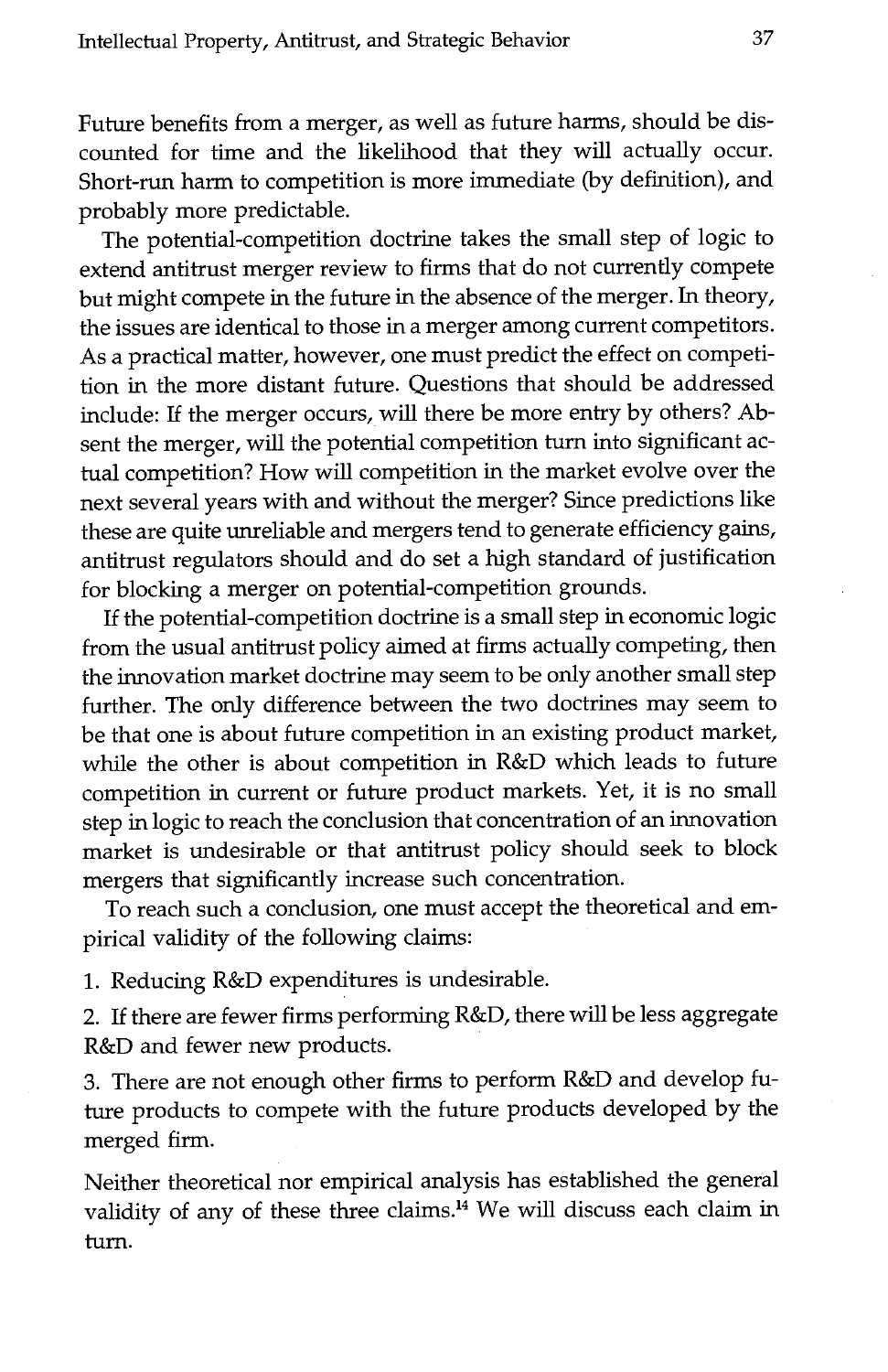#### Reducing R&D Expenditures is Undesirable

Since R&D expenditure is an input, not an output, it is desirable only because it leads to knowledge that ultimately benefits society, as would occur if new products embodying the knowledge were produced. As with all inputs, efficiencies can cause output to be produced with less inputs; a merger that reduces R&D expenditure may be beneficial if it allows the R&D to be conducted more efficiently. Since competing R&D expenditures may be duplicative, a merger that eliminates redundancy may lead to the same knowledge produced at lower costs, or even to greater knowledge at lower costs. The same or increased knowledge would likely be embodied in the same or greater number of products, so long as there was no traditional market power problem with the merger in the consumer market.<sup>15</sup> Other efficiencies beyond elimination of redundancy could be an enhanced interchange of ideas and sharing of resources. Although situations where R&D reductions are efficiency-enhancing may be hard to identify, it is incorrect to conclude that any reduction in R&D is necessarily bad for consumers. It can be a difficult question whether a merger that will reduce R&D should be blocked, even if the authorities cannot demonstrate a reduction in output.

A comparison with other sources of cost savings in a merger is useful. We would never say a merger is anticompetitive simply because it leads to reduced overhead or to labor or materials savings. It would be necessary to study whether or not there would be output reductions.16 Possible reasons to adopt a different standard for R&D reductions from that for other cost reductions are that it may be difficult to prove the output effect and policymakers may conclude that consumers are generally harmed by R&D reductions.

Indeed, it is very difficult to measure the output from R&D. This is because the ideas generated are idiosyncratic, their value is hard to measure, and the R&D process takes time and its outcomes are uncertain. Estimating a production or cost function for R&D would be virtually impossible unless one used broad proxies, such as patents issued, for output.

Even if one could show that less R&D would lead to fewer new products, the question still remains whether this is bad for society. It is well known that competition may result in either too few or too many new products. Unlike output restrictions, which cause unambiguous consumer harm, a reduction in the rate at which new products emerge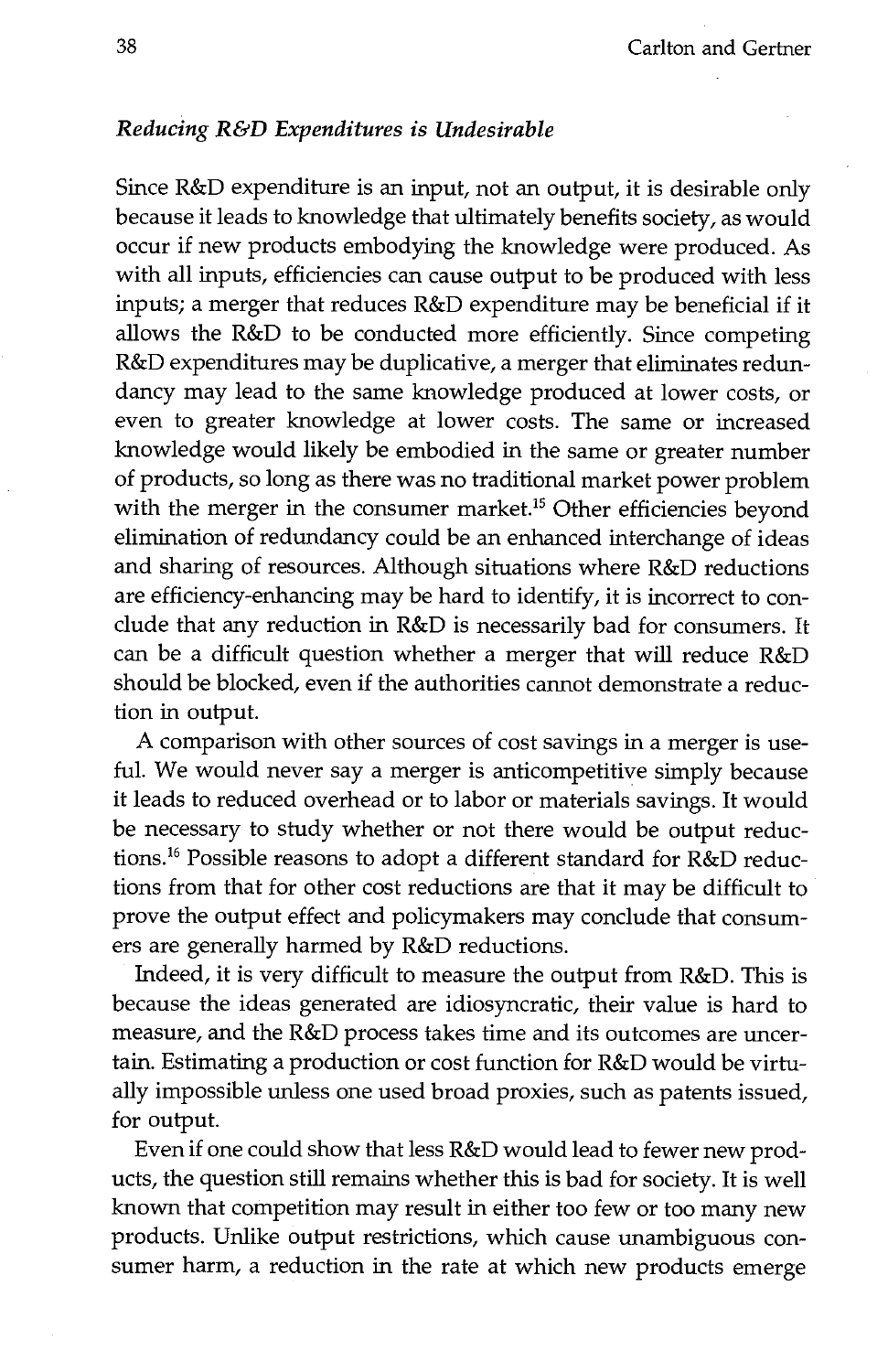may or may not be desirable. This is recognized in limited patent length and other aspects of IP policy.

The antitrust treatment of R&D should be viewed in the context of all aspects of IP policy. Maybe one could have the same amount of innovation with shorter or narrower patents and weaker antitrust enforcement or vice versa. It simply does not follow from any theoretical argument that, given current patent policy, using antitrust enforcement to block reductions in R&D is good for society.

There is some empirical evidence on this point.'7 For much R&D, it appears that the social rate of return exceeds the private one, suggesting that more R&D would be desirable. In addition, the recent literature on the value of new goods suggests that consumer returns from innovation are very large. However, the correct question compares the marginal social return from R&D with the marginal private return, yet most of our evidence is on average returns. Even if we accept that more R&D would be beneficial (and we tend to hold this belief), there is no evidence to suggest that stricter antitrust enforcement is a more costeffective way to achieve this than increased patent protection or other changes in IP policy.

One approach that addresses the possible efficiency of eliminating duplicative R&D, and at the same time achieves some of the benefits of competition in the output market, is a research joint venture. Such a venture can be either open to any firm that chooses to join or limited to only a few firms. It can provide the fruits of its labors to the participating firms that compete in the output market. By making the R&D input available to several rival firms in the output market, some of the benefits of competition can be preserved. Although structuring a research joint venture can raise complicated issues, it can be a viable substitute for a much less competitive output market structure.<sup>18</sup> Antitrust authorities recognize this and have loosened enforcement against research joint ventures.

#### Fewer Competing Firms Will Reduce R&D

There is no consensus in the theoretical or empirical literature that reduced competition leads to less R&D and fewer new products. Not all new technology can be patented, so imitation and reverse engineering are possible in many industries. For example, some software is protected only by copyright, so a software developer can legally implement its own version of innovative features in a competitor's product.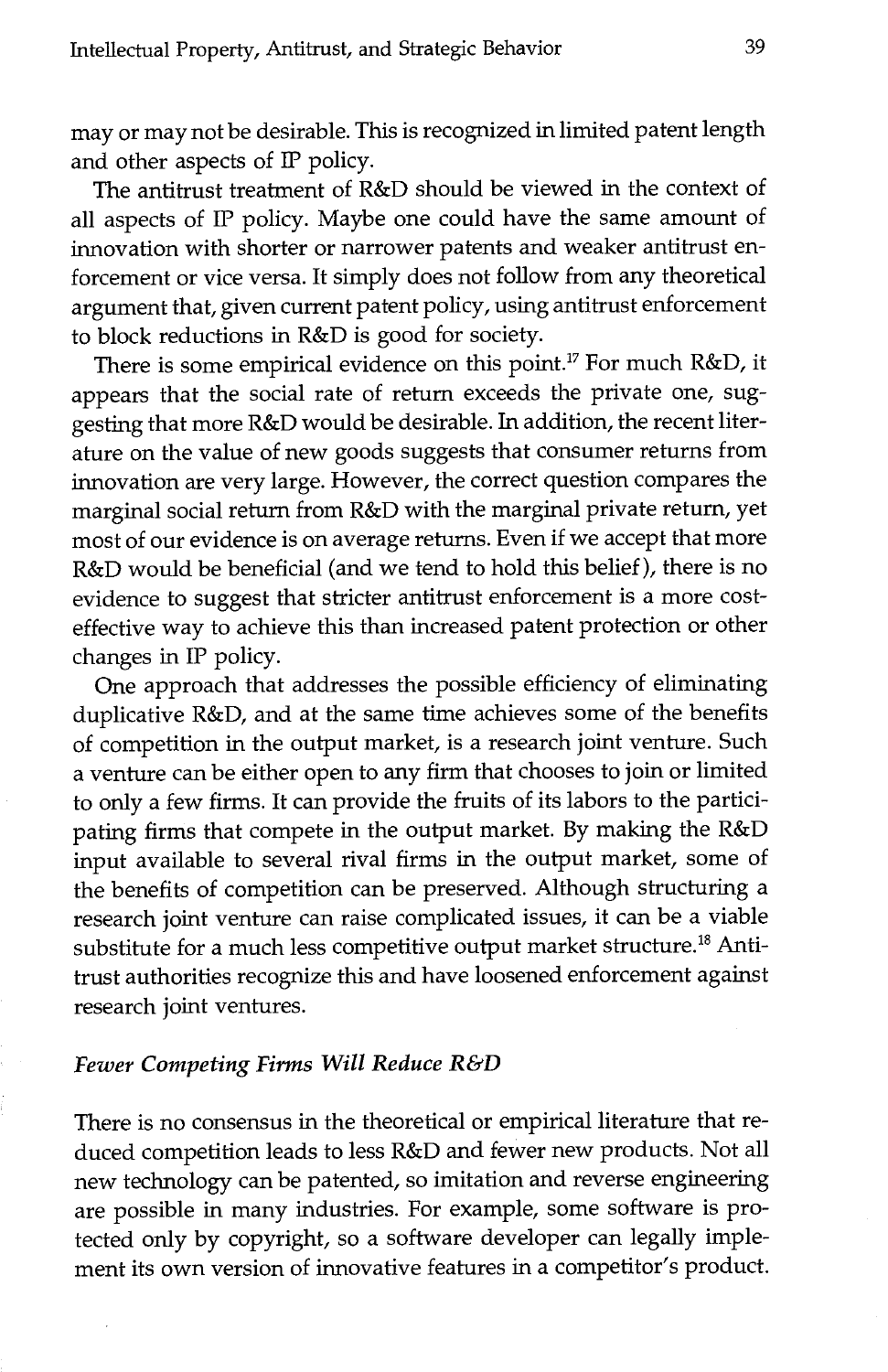If imitation is possible, a more concentrated market can permit the innovator to capture more of the value of its innovation. In this way, market concentration could help solve the appropriability problem and thereby increase innovation.

Patent protection can reduce or eliminate the appropriability problem, but it does not solve the lack of theoretical consensus on the relation between concentration and R&D activity. Various theories predict that competition can have significant influence on R&D activity; the problem is that the results can go either way. For Schumpeter (1943), market concentration aids innovative activity because large firms can absorb the risks and costs of the latter. For Arrow (1962), a competitive firm will typically have a greater incentive than an established monopolist to invest in R&D, since it can gain the entire monopoly profits in the market while the incumbent will only gain the incremental monopoly profit from the innovation. This holds if the innovator captures the entire market. However, if an innovative entrant and the incumbent compete, then the incumbent may have greater incentive to invest to avoid the lost industry profits associated with duopoly.

Sophisticated theoretical models of patent races show that competition to discover and patent an invention could lead to too much aggregate R&D expenditure. There are two external effects of increased R&D investment: it lowers rivals' payoffs, and the innovator does not capture all the social value of its invention. These two effects go in opposite directions. The theory remains ambiguous, and the size of these two effects is difficult to measure in any real setting.

The empirical literature provides no firmer foundation for an antitrust policy designed to prevent mergers that will concentrate innovation markets. Although some early research suggested a positive relation between R&D and concentration, subsequent research has failed to confirm this result. In an extensive survey, Cohen and Levin (1989) conclude, "The empirical results concerning how firm size and market structure relate to innovation are perhaps most accurately described as fragile. . . . These results leave little support for the view that industrial concentration is an independent, significant, and important determinant of innovative behavior and performance."

In summary, neither theory nor empirical work provides any general justification for an antitrust merger policy aimed at preserving competition in R&D markets. They certainly tell us nothing about essential policy issues, such as at what levels of concentration should there be concern. Do economists really know so little about R&D and concentra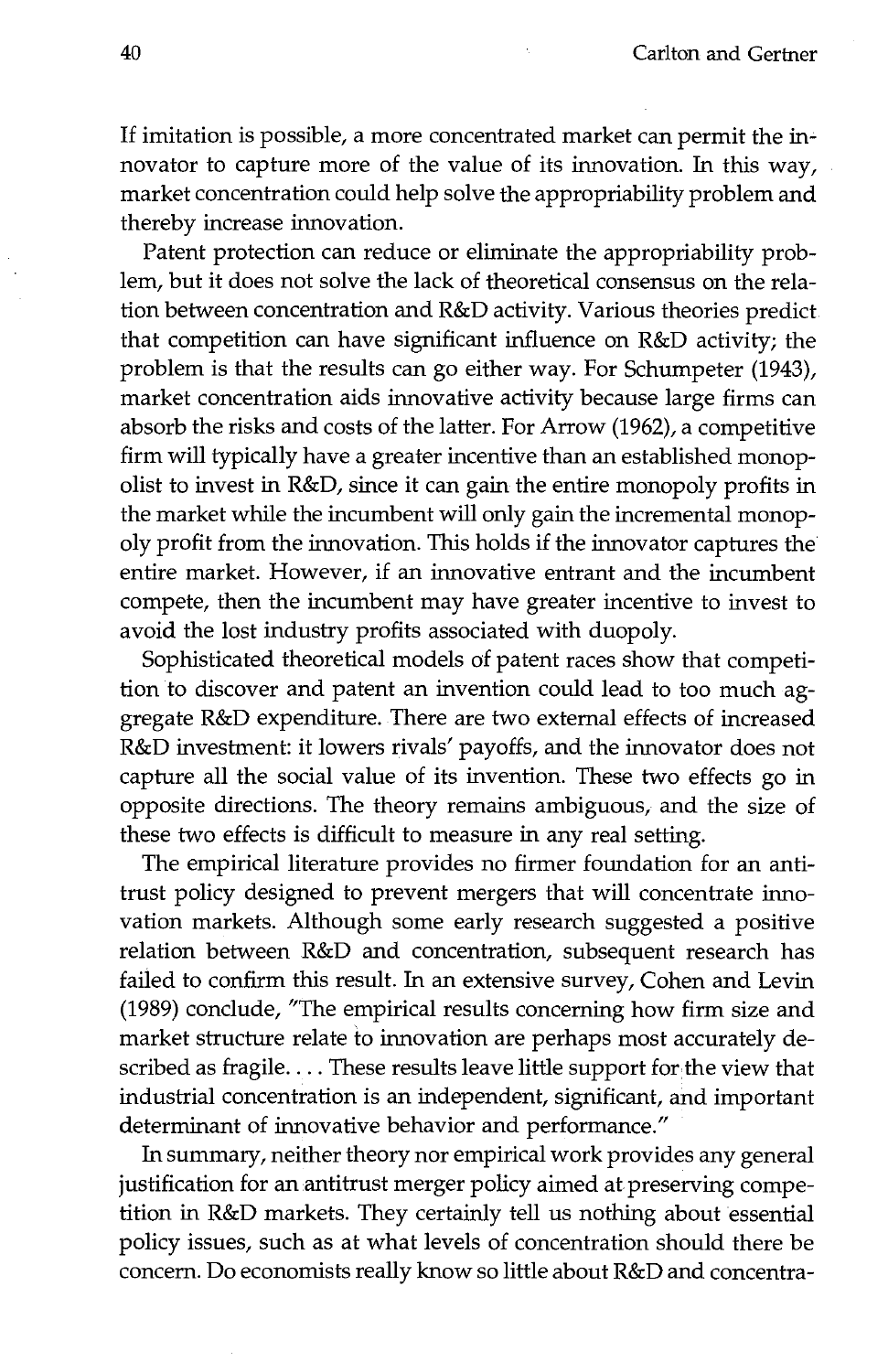tion that there is no basis at all for an antitrust policy aimed at preventing a reduction in R&D competition? The short answer is yes, but it is important to note that the empirical literature, for the most part, relies on cross-sectional studies across industries, which cannot control for the effect of industry-specific factors. Such studies, like similar ones for price and concentration, do not provide a sound methodology for uncovering such a pattern if one exists. Moreover, industries probably vary too much for one theory to fit all.

This means that a study of an individual industry over time could find a stable empirical relationship between concentration, R&D activity, and innovation, all else equal. Indeed, it is precisely the industry in which the merger is proposed that should be studied to see if a pattern exists. If no data are available to perform such a study, then there is no other general economic literature to justify an antitrust challenge that concentrates R&D. It is precisely when data on individual industry behavior are available that the economist should try to use his empirical tools to detect whether there is any effect of concentration on R&D competition.

The empirical academic literature on the relationship between concentration and price has shifted to industry studies over the past twenty years. In order to identify a relation, there must be time series or cross-section variation in concentration. In addition, since this variation is usually endogenous, one needs instruments to identify the effect of concentration. This has limited the number of industries where such studies can be done. The data problems are more severe with R&D. We can think of no good examples where there is useful geographical cross-section variation in R&D-ideas have no geographical boundaries, and innovations are typically implemented everywhere. One could imagine studies across, say, different classes of pharmaceuticals or defense-related R&D projects, but the differences in the R&D production functions could be difficult to identify. Similar problems exist over time-did R&D go down because concentration increased or because the opportunities for technological improvements declined? Thus, although industry studies can be appropriate, we think that they could well raise difficult empirical issues.

# There Are Not Enough Other Firms to Produce the R&D in the Future

Of the three logical underpinnings for an antitrust merger policy aimed at preserving competition in R&D markets, this one may be the most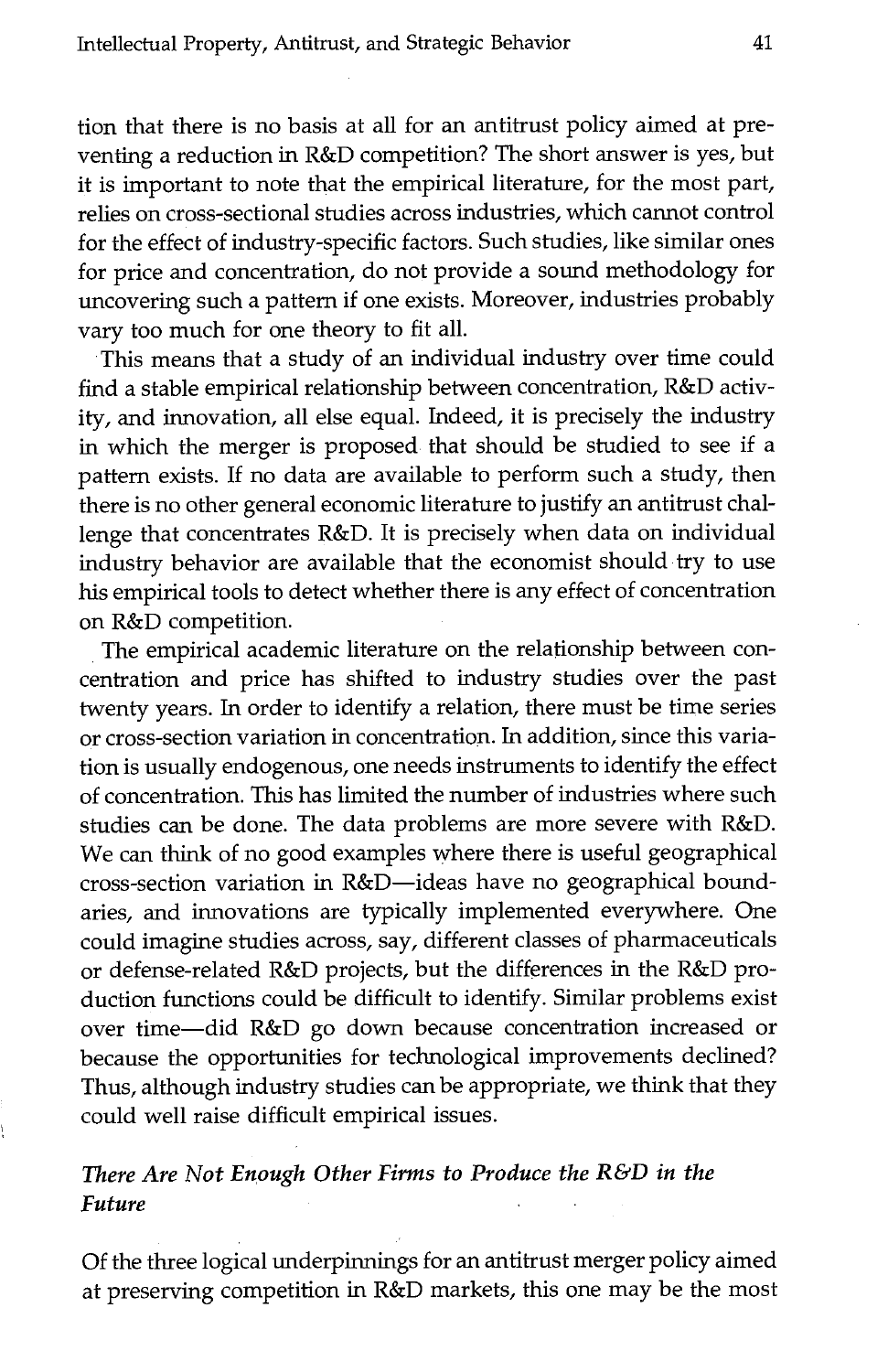troublesome. The basic problem is similar to the one that arises in the application of the potential-competition doctrine, where all future competitors have to be identified in order to determine whether the elimination of a single one would harm competition. Identifying future competitors for a known product strikes us as generally pretty hard, especially as the time period lengthens. Identifying future competitors for an unknown product is likely to be an order of magnitude more difficult.

In order to identify an "innovation market," one must include the innovation activity of all those firms with R&D efforts that might result in products competitive to the ones that the merged firm may develop. This means that there typically will be firms in the "innovation market" who do not currently compete in any way with the firms that propose to merge. Indeed, because the results of R&D are so difficult to predict, the analyst may be unable to determine all, or even most, of the relevant firms that might produce competitive products in the future. This problem becomes more severe the longer it takes before any new products are expected to come to market and the more uncertain and rapidly changing is the industry.

Indeed, it is often impossible to predict which industry, let alone which firm, will develop a particular type of new product. R&D in one product has frequently led to unpredictable applications elsewhere. For example, Teflon was discovered as a byproduct during an experiment on refrigerator gases. It has since been used for a wide variety of applications such as microchip packaging, nonstick coatings, and artificial arteries.19 Research on dressings for wounds led a researcher to discover a new coating that leaves fabric waterproof but breathable. The company, Biotex, that developed this product did so as part of its research on artificial hearts and is now venturing into the textile business.<sup>20</sup> In 1988, Wayne Matson developed a machine to analyze brain chemistry. Soon, it was clear that the machine had other uses, and it has since been used to identify the components of fruit juices.<sup>21</sup> Corning, a glass company, became a leading supply of telecommunications equipment based on technology that would have been impossible to predict before the fact.

These examples illustrate that it can be hard even to contemplate all the sources of tomorrow's products. How many economists or lawyers would have predicted even ten years ago that R&D in computers, cable, and telecommunications would result in products that compete with each other? The implication is that innovation markets will tend to be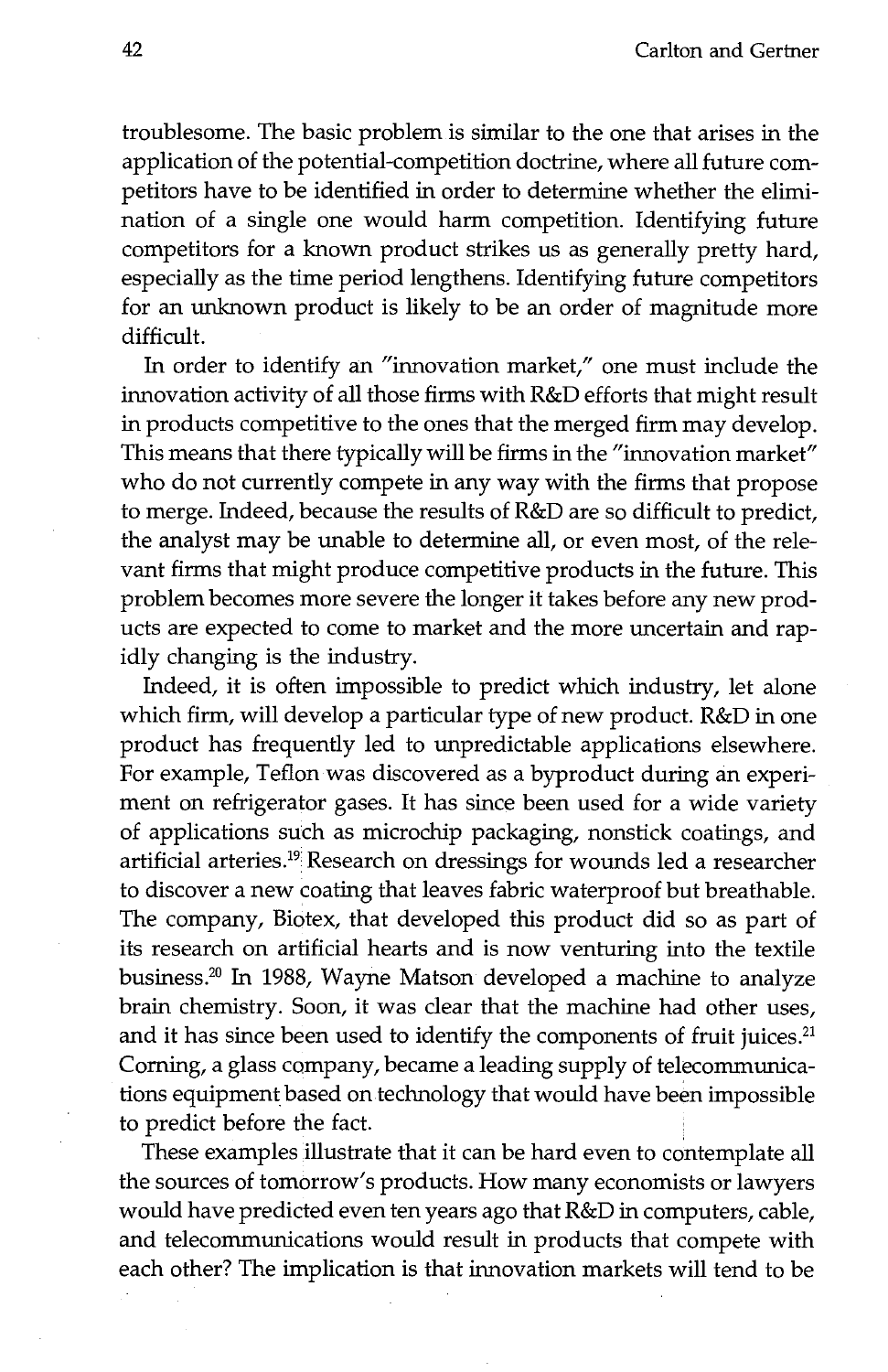quite broad, so that it is unlikely in many cases that a merger should raise concerns about significantly diminishing R&D competition.

Despite the entertaining anecdotal evidence about the serendipitous nature of innovation, a number of recent studies cast doubt on a general conclusion that innovation is, on average, serendipitous. Methe, Swaminathan, and Mitchell (1996) show that established firms are often sources of major innovations in telecommunications and medicine. Note, however, that the industry definition of telecommunications and medicine used in these articles is significantly broader than market definitions that are typically used in antitrust policy. Prusa and Schmitz (1991) show that new firms have a comparative advantage developing new categories of software, while established firms have a comparative advantage developing improvements to existing categories of software. Tether (1998) shows that although small firms have more innovations per employee, large firms develop more important innovations. However, Kortum and Lerner (2000) show that venture capital accounts for a disproportionate share of industrial innovation.

Thus, in some limited circumstances, an analyst may be able to identify the firms that are likely to be pursuing R&D that will lead to competing products several years in the future. Perhaps in some industries such as pharmaceuticals, where R&D is becoming more systematic and there is a regulatory pipeline (e.g., FDA) for approval, or defense products, where government funding or approval is required, such identification is possible. But the longer the time period, the less reliable is the prediction. Finally, in those rare cases where the analyst can confidently predict that a merger will lead to a decline in competition in R&D which, in turn, will lead to a decline in competition in new products, it would seem likely that the potential-competition doctrine could be used to prevent the merger. The use of that doctrine might involve applying it to products that do not now exist but will exist in the future with a high degree of certainty. This seems like a logical and straightforward use (or extension) of the doctrine. We prefer the potentialcompetition doctrine to the "innovation market" approach because the former, unlike the latter, focuses on the effects in an output market of reduced competition (i.e., price, quality, speed of introduction), instead of the more general and harder-to-predict effect of reduced R&D on unspecified future products.

Not all R&D is designed to create new products; much R&D investment is designed to lower the production cost of existing products or to make incremental improvements in them. In such situations, it is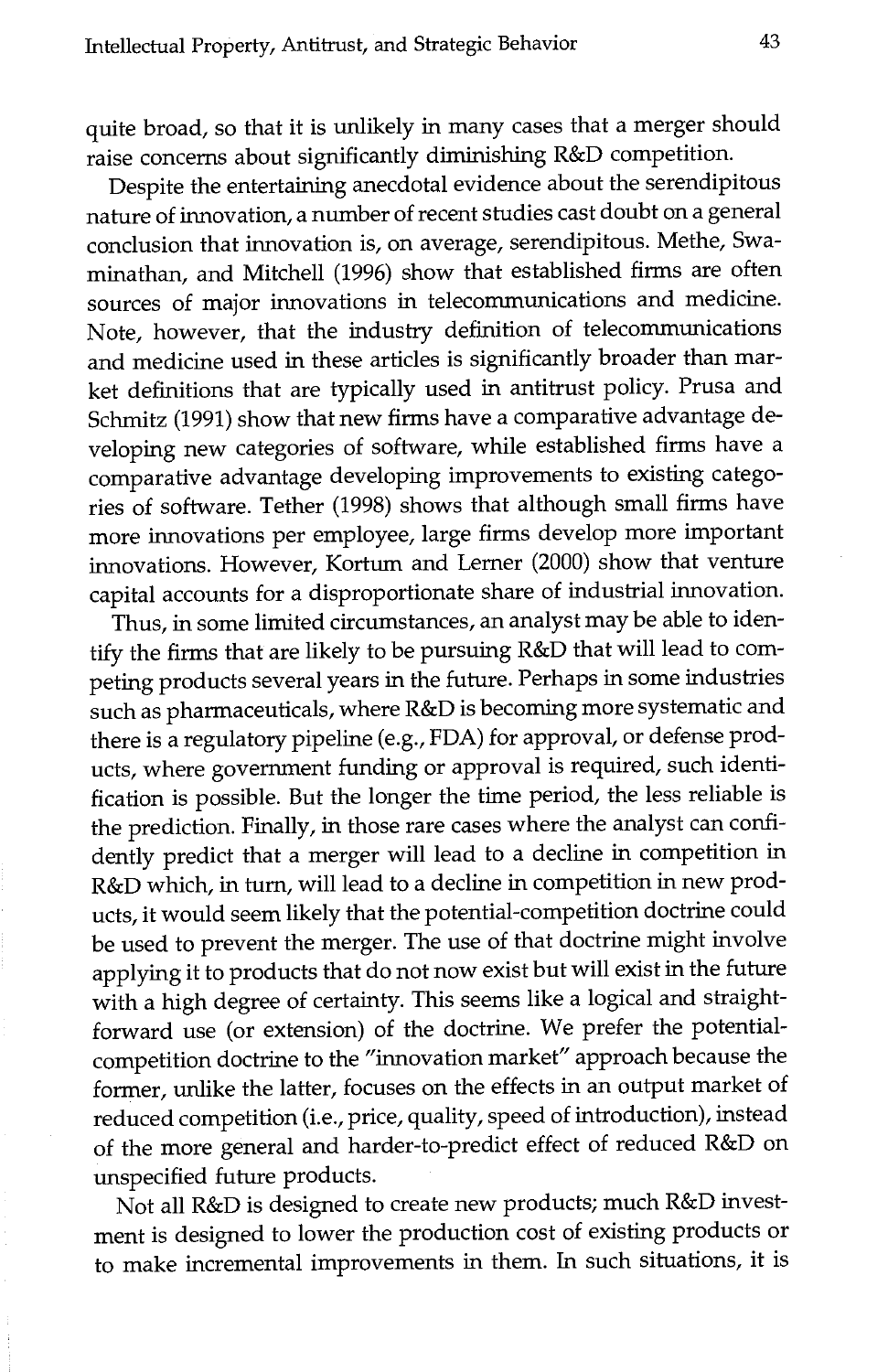more likely that an insider than that an outsider will develop such an improvement. Although in these markets it may be possible to define the set of firms that compete in R&D, it is also in these settings that some of the problems identified in the preceding sections become most severe. Imagine that two manufacturers of a particular product wish to merge. There is no direct antitrust problem in the product market, because there are many other competitors. But the two firms compete in R&D to produce the product less expensively while none of the other product manufacturers compete in R&D. It is exactly in a situation such as this that a merger could increase R&D by reducing appropriation risk or eliminating redundancy. The impact of successful innovation on product market competition is also unclear in such a setting. If the innovation is patented, the diffusion may be the same with or without the merger. If it cannot be patented, the innovation may be more widely used if there is a merger.

# Application of the Doctrine

The doctrine that mergers can concentrate an innovation market and harm R&D competition has been applied in merger analysis. One of the first such cases was the proposed acquisition by ZF Friedrichshafen AG of the Allison Transmission Division of General Motors. Allison makes automatic transmissions for certain types of trucks (e.g., refuse trucks) and buses. ZF also makes transmissions, including automatic ones, for certain trucks and buses. The U.S. DOT issued a complaint to stop the merger in November 1993, and the deal then died. In its complaint, the DOJ alleged that the acquisition would reduce competition in two product markets, one for refuse trucks and one for transit buses. It also alleged that competition would be adversely affected in the worldwide market for innovations in automatic transmissions. Specifically, the DOJ was concerned that ZF would not continue to engage in R&D in as vigorous a fashion after the merger.

Assume that it would have been possible to allay the competitive concerns about the two traditional product markets by having ZF license an independent third party, and further suppose that there were at least some efficiencies motivating the transaction. The transaction was stopped in 1993, so consumers have been deprived of eight years of benefits (indeed, the DOJ can influence the size of the benefits that consumers receive by the type of license arrangement it accepts). As of 2002, we understand that no significant new products in automatic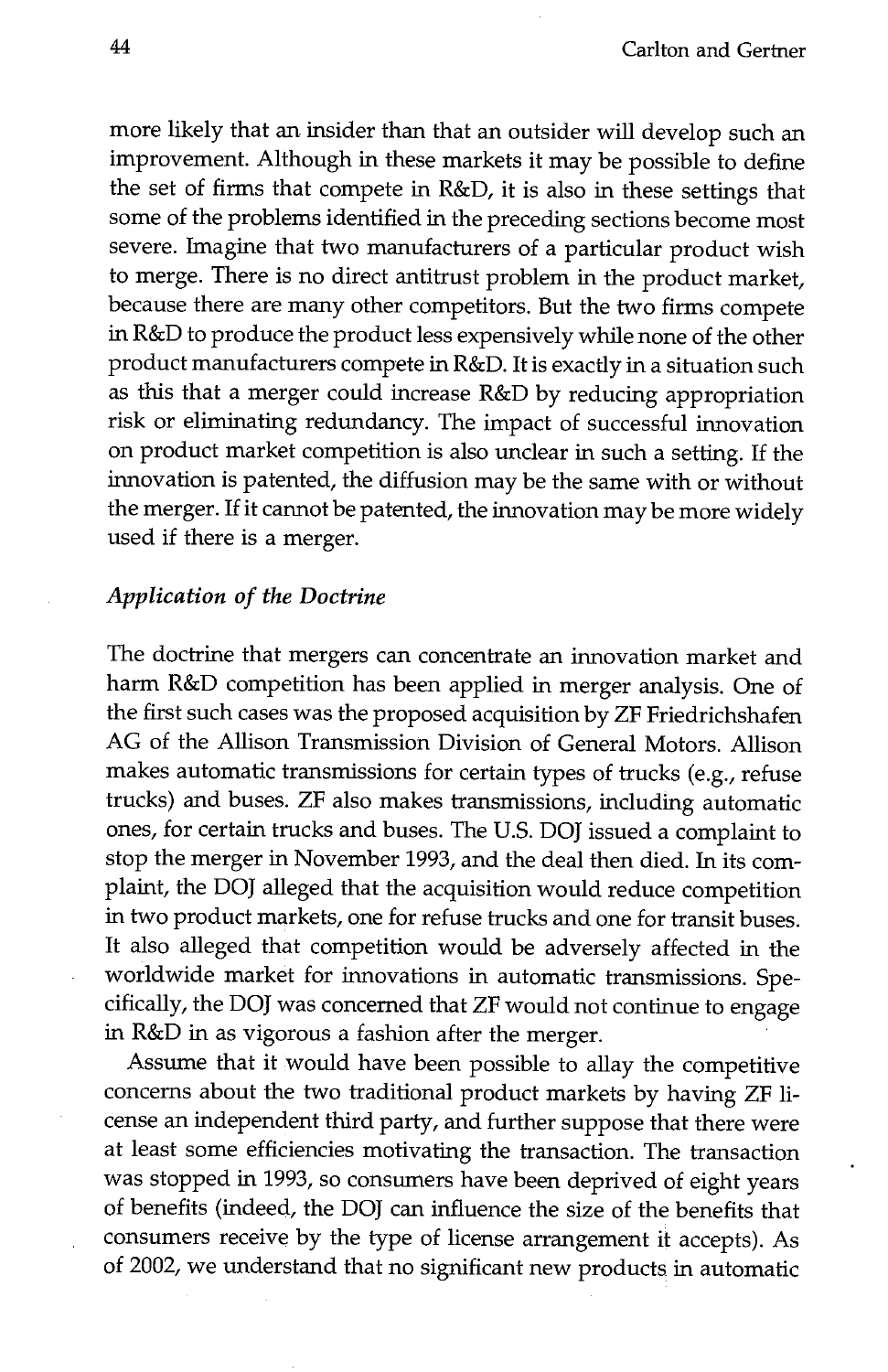transmissions have emerged from ZF, nor has ZF become a more vigorous competitor. In fact, we understand that ZF has withdrawn form the refuse-truck market.

We do not want to comment on whether it was wise to issue the complaint.<sup>22</sup> We simply point out that that the benefits from R&D that were the concern of the DOJ are highly uncertain and difficult to predict. It is therefore useful to follow this case and others like it, to see whether consumers ever receive any benefit from the R&D that was the concern of the DOJ or FTC in blocking a merger and, if so, when. The expectation of these benefits should be discounted and compared with the immediate efficiency benefits that could likely have been achieved by a well-structured settlement. Only by systematically keeping track of the subsequent evolution of industries will we be able to decide what are good antitrust merger enforcement policies.

# IV. Monopolization in R&D-Intensive Industries

R&D-intensive industries are prone to short-run exercise of market power. Patent protection, economies of scale in R&D, network effects, and significant horizontal and vertical differentiation all can lead to some market power. In many situations single technologies dominate the market, and sometimes a single firm controls those technologies.

Since this is an inherent feature of R&D-intensive industries, it would be seriously misguided to employ the antitrust laws to prevent the exercise of market power in these industries. Obviously, not allowing a patentholder to exercise market power would defeat the purpose of the patent laws. Even absent patent protection, market power derived from successful R&D creates incentives for R&D that are beneficial.

Fortunately, it is a basic tenet of antitrust law that monopoly power is not, in itself, illegal. Only certain categories of conduct designed to obtain, extend, or preserve monopoly are illegal. The types of conduct that have been successfully challenged include predatory pricing, exclusive dealing, and tying.

Since we are generally unconcerned about market power initially obtained through R&D investments, we will focus on the role of antitrust policy with respect to conduct that extends or preserves legally obtained market power in R&D-intensive industries.

Ever since Schumpeter introduced the idea, many commentators have emphasized that competition in R&D markets is largely about innovation designed to replace existing firms that have market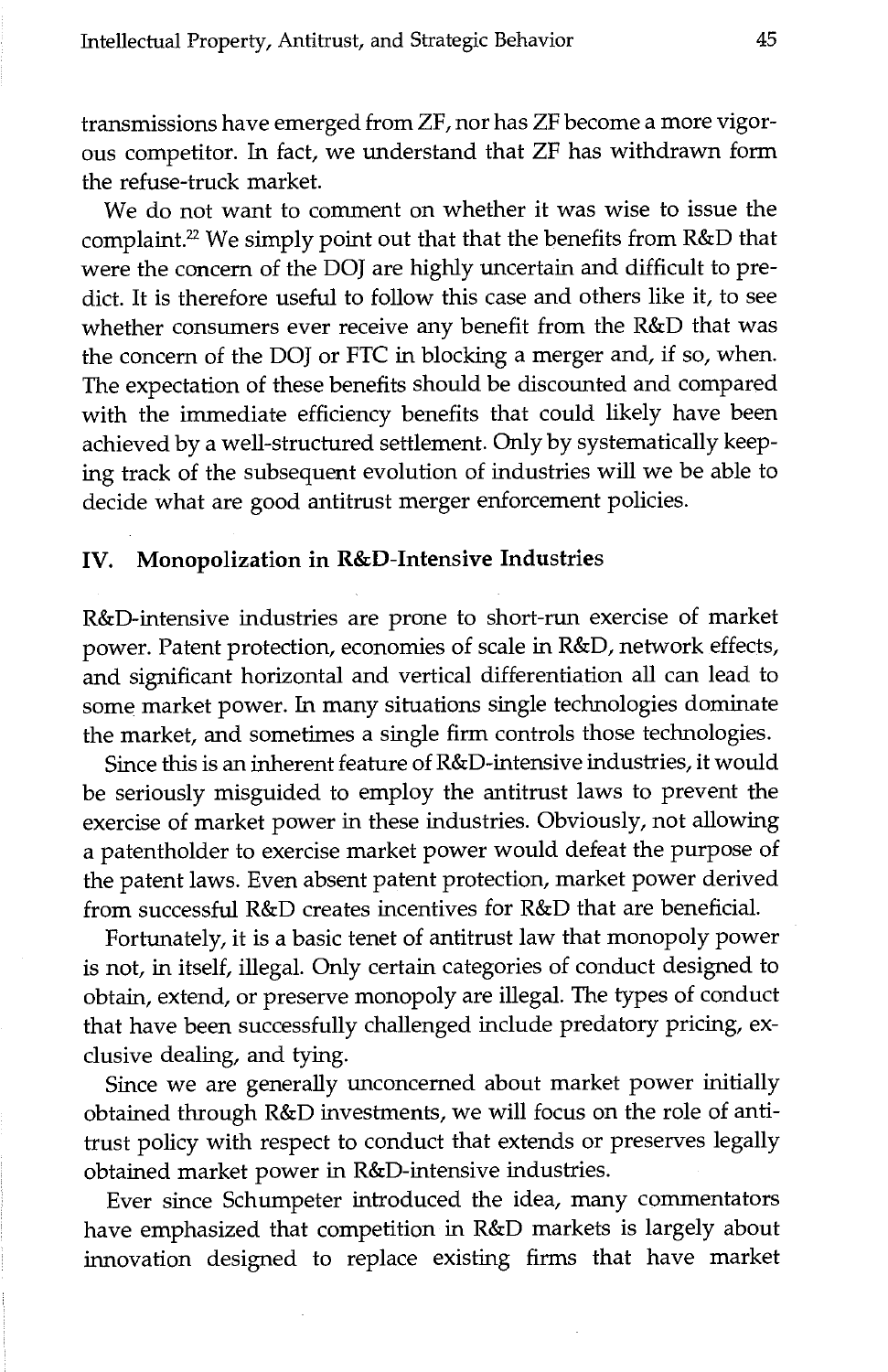power. This dynamic competition has received so much attention that it has several names: "Schumpeterian competition," "creative destruction," and, in the context of computing systems, "dynamic platform competition."

It follows that competition policy in R&D-intensive industries should focus on the performance of this dynamic competitive process. Perhaps we should not worry about the exercise of static market power, or even its exercise over long periods of time, but we should worry about firms with static market power distorting the dynamic innovation competition for future market power. It does not yet follow, however, that there is a role for policy intervention in this process, nor does it follow that antitrust is the best policy tool to regulate this process. However, we do think it is an area that merits careful analysis and continued research. We take a few preliminary steps in this section.

A current technology leader with market power would like to earn as much rent as possible from its intellectual capital for as long as possible. Many of its activities will affect its ability to sustain its position. They include investment in R&D to develop product improvements or next-generation products, long-term contracts with customers, tying or bundling, changing compatibility with complementary products, cross-licensing technology deals with potential competitors, and aggressive pricing.

Some of these actions may reduce the likelihood that a competitor will replace the existing market leader, they may reduce R&D investments by potential competitors, and they may reduce social welfare. The correct policy response cannot be that a company that has legitimately obtained market power through its innovative efforts is under a legal obligation to adopt strategies that (someone believes) are in the public interest. It should not always be illegal to undertake a strategy that is in the firm's private interest, simply because there is a different strategy that (someone believes) leads to higher consumer welfare. Such a policy would be unworkable, would put an impossible burden on innovative firms to evaluate social effects of a multitude of strategies, and is completely inconsistent with free market principles.

Throughout antitrust law, courts have identified certain classes of monopoly conduct as potentially suspect. In most cases, after certain preconditions are met (such as market power in a well-defined antitrust market) courts follow a rule-of-reason analysis. In some situations, this inquiry will simply try to weigh the anticompetitive harm against procompetitive benefits. For some allegations, such as preda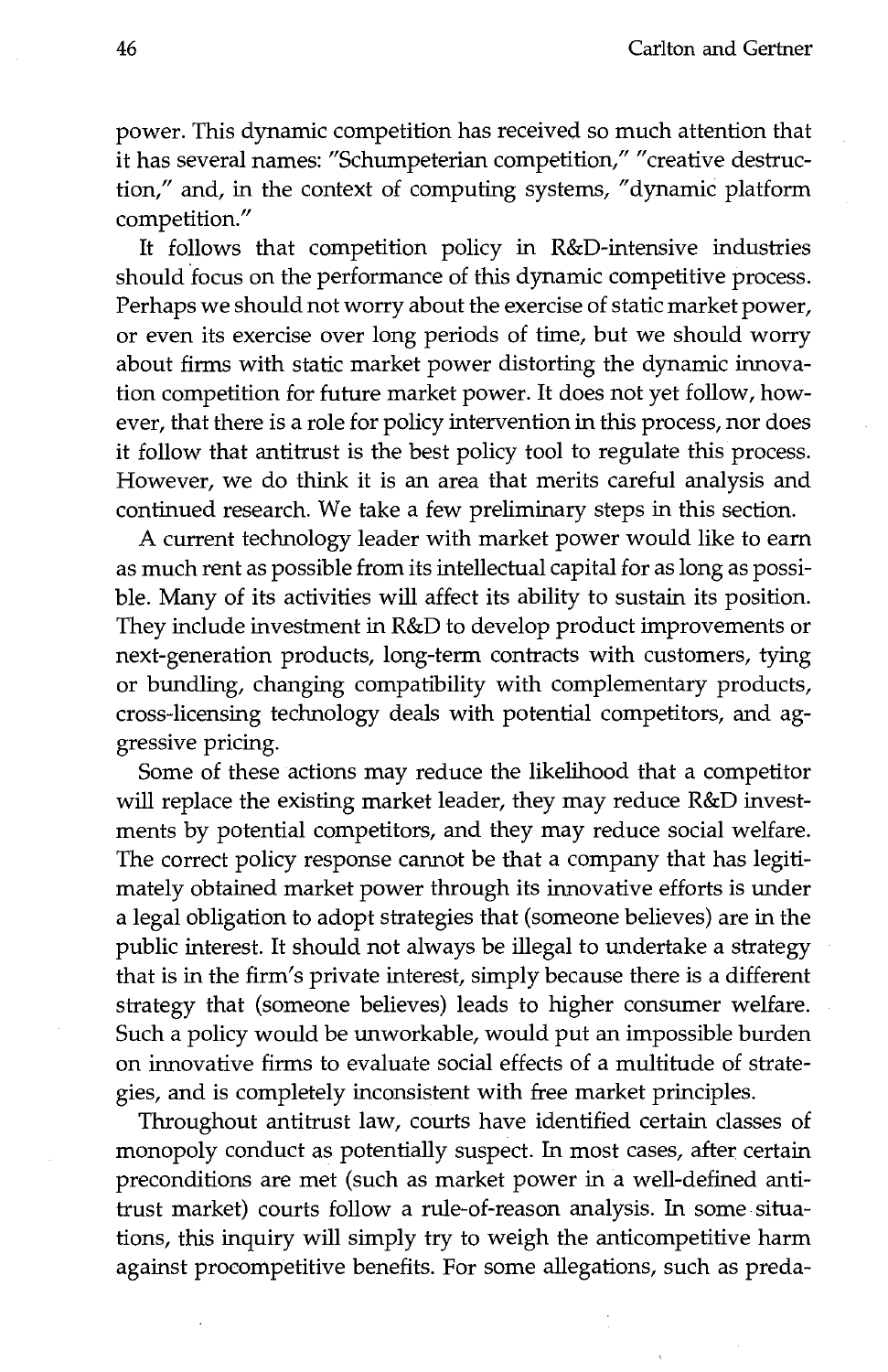tory pricing, the plaintiff must make a number of specific showings (below-cost pricing and likelihood of recoupment).

Analyses and arguments over the choice of the best rule for particular types of conduct have filled volumes of law and economic journals. Most agree that the factors to consider include the likelihood of incorrectly punishing procompetitive conduct vs. the likelihood of failing to identify anticompetitive conduct, the costs of different types of mistakes, the social return from eliminating the anticompetitive conduct, and the value of explicit guidelines that allow companies to evaluate the legality of various actions.

The question for us becomes what types of rules should apply to conduct by a monopolist in an R&D-intensive industry that may reduce Schumpeterian competition. For many types of conduct, the basic theory underlying conventional antitrust analysis applies to R&D competition as well. The comparisons are useful. For example, there is a welldeveloped theory of exclusive dealing where exclusive contracts can lead to less-competitive actions by competitors, including reduced investment, exit, or entry deterrence.<sup>23</sup> Similarly, a monopolist in an R&D-intensive industry may sign long-term contracts with customers. This could induce a potential competitor to reduce its investment in R&D and could occur when a patent is about to expire and the contracts act to deter effective generic entry.<sup>24</sup>

Applying the theories of antitrust harm to the R&D setting will usually create a more difficult factual inquiry. In most cases, it would be very difficult to develop compelling evidence on the level of R&D spending by potential competitors in the but-for world—in section III we argued that it may not even be possible to identify who potential R&D competitors are. Even if one could identify the likely R&D competitors and their but-for R&D investments, it would be difficult to determine the social value of such an investment and compare it with any efficiency gain. And once again the conflict between monopolypower-creating IP policies and antitrust becomes evident. Are we better off with patent protection for 20 years and tough antitrust rules that reduce the likelihood of extending the monopoly through exclusive contracts, or with patent protection for 17 years and weak antitrust rules? We have no broad answer to this question. If the conduct has the effect of stifling the dynamic process of creative destruction, the social costs may be large and antitrust enforcement seems justified. But it might be very difficult to know in a particular setting if this is the case.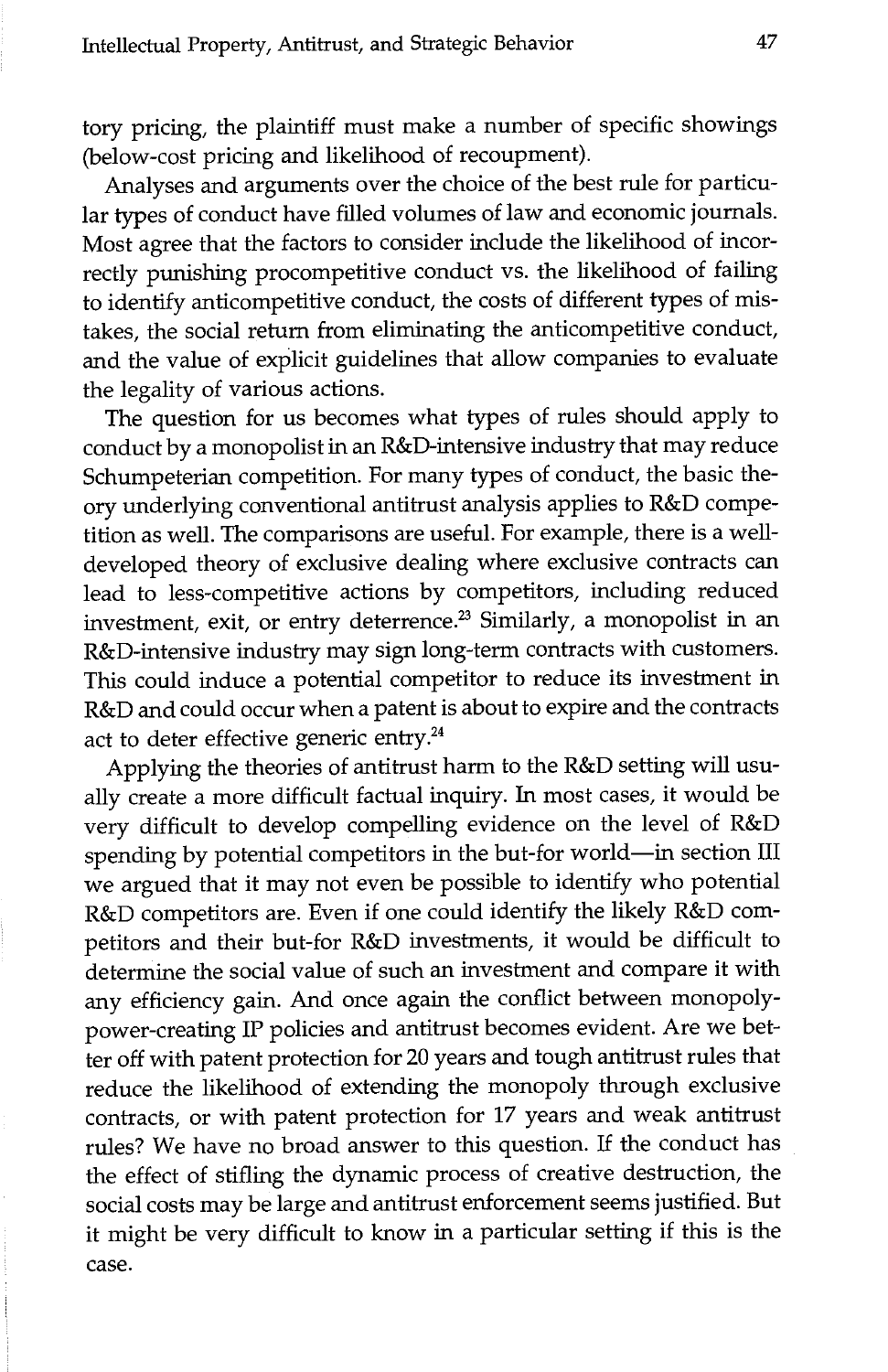A similar point applies to using the antitrust theories related to tying and bundling. The theoretical arguments of how tying could lead to anticompetitive harm include Whinston (1990), Canton and Waidman (2001), Choi and Stefandis (2001), and Nalebuff (1999). The basic idea in all these models is that tying makes it more difficult for an entrant to compete. In Whinston, it may be impossible to get to sufficient scale to compete in the tied market and thereby allow a monopolist to extend its monopoly power into the tied market. In Carlton and Waldman as well as Choi and Stefandis, a similar but dynamic process makes it more difficult for entrants to compete in the tied market, while in Nalebuff the pricing advantage of a bundled product makes it more difficult for an entrant to compete in either market.

The basic competitive effect of the monopolist's strategic behavior of tying or bundling in these models is reduced investment by a competitor. In an R&D-intensive industry, the strategic conduct can therefore reduce competitive R&D investment. As just discussed, applying an antitrust theory of harm in an R&D setting can be complicated, especially when the tie involves incorporating additional functionality into existing products. Again the possible harms from stifling the innovative process will often be hard to weigh against the possible benefit of raising the return to an innovator, and again the relation between antitrust policy and IF policy must be considered.

# V. Schumpeterian Competition between Open and Closed **Systems**

Firms in some R&D-intensive industries have to decide whether to make their product compatible with complementary component products or to make all components itself. A firm with market power in one or more components of an open system may choose to close its system by creating incompatibilities with other products, thereby reducing competitive R&D investment for subsequent generations. This same choice can appear in non-R&D-intensive industries, but here the choice could have a great influence on future R&D competition.

The theoretical literature on open vs. closed systems considers competition for a single generation of the technology but does not focus on competition across many generations.<sup>25</sup> The single-generation models reveal a trade-off in the choice between open and closed systems. It is more difficult to win with a closed system against an open system, all else equal—the closed system must provide better value to consumers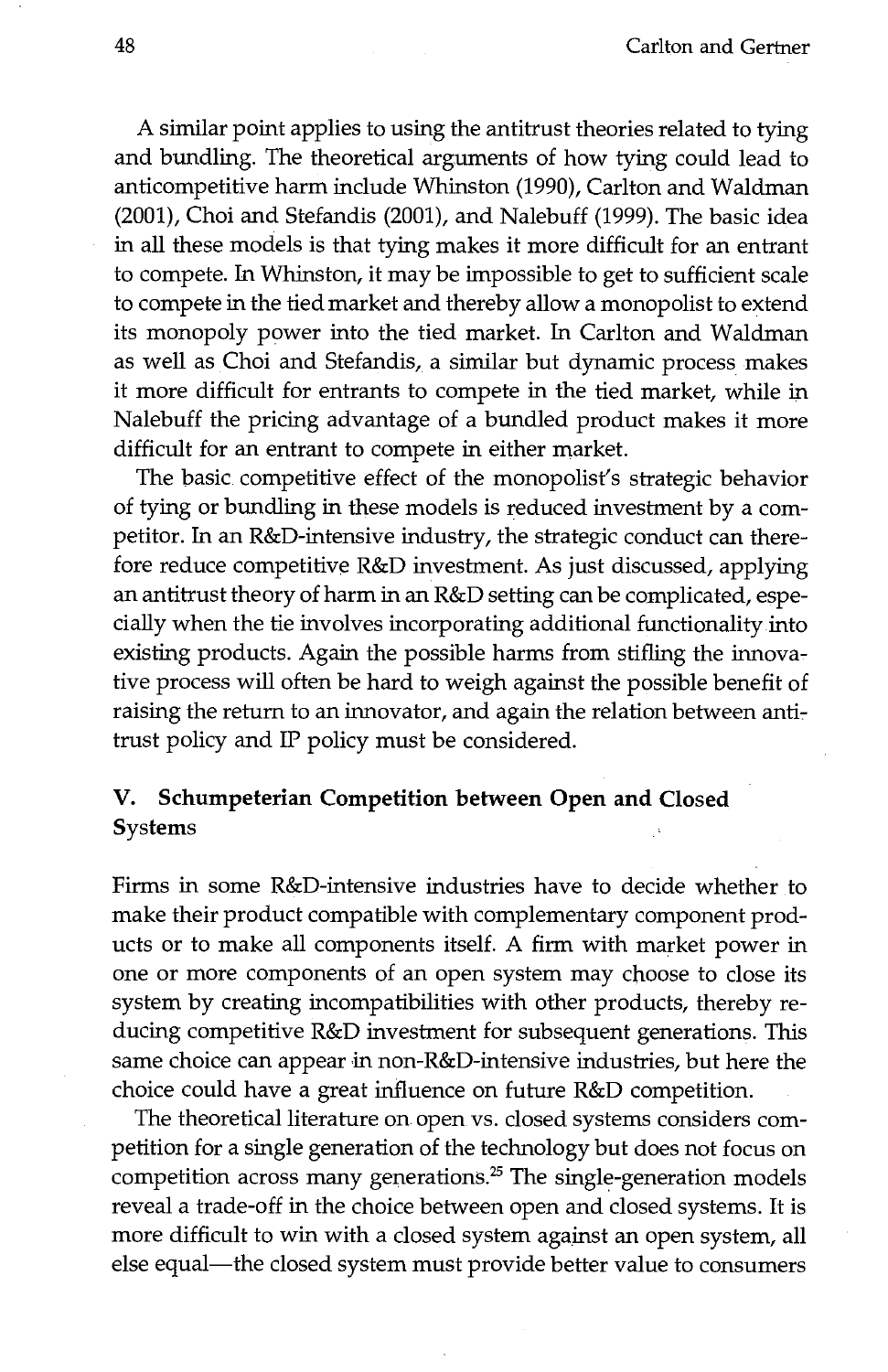than mixing and matching the best components across all producers of open-system components. However, the gains from wirming with a closed system may be greater because the closed-system provider can earn greater rents under certain circumstances.

Placing the closed-open-system choice in the context of multiperiod Schumpeterian competition can change the trade-off significantly. We use a simple two-period model of Schumpeterian competition in order to compare R&D investment incentives between open and closed systems. Here we present an example of the model to demonstrate how a leading component firm may choose to close a system in order to deter dynamic competition that could replace it. The sole purpose of the admittedly simple model is to illustrate an overlooked incentive for dynamic competition to produce closed systems.

Consider the following model. There are three components of a system, each of which is necessary for the system to have any value to a user. For each component, three firms compete to develop the component. Prior to the first period of R&D, firms that research different components can merge in order to develop a closed system. If they do not merge, they each develop a component for an open system.

In period 1, each firm chooses whether or not to invest in R&D. If it invests in R&D, it develops a component that has uncertain value to consumers. If a consumer selects an open system, he can mix and match among all open components. If he chooses a closed system, he must choose the single element of the closed system for each component. Consumers are all identical, so each chooses the same system.

We denote the three components of the system by  $A$ ,  $B$ , and  $C$ . There are three firms (subscripted by 1, 2, and 3) with the capability to develop each component, so there are nine firms overall. In order to develop a component, a firm must incur R&D costs of K; in return it develops a component that has quality  $V/3 + \theta$ , where  $\theta$  is a random variable. In our numerical example,  $\theta$  is a discrete random variable that takes on the value  $-\varepsilon$  with probability  $\alpha$ ,  $\varepsilon$  with probability  $\alpha$ , and 0 with probability  $1 - 2\alpha$ . Demand for the system is linear with unit demand, and the intercept is the total quality of the system,  $V + \theta_A +$  $\theta_B$  +  $\theta_C$ , which we denote by Z. If the total price of the system is P, demand is  $V + \theta_A + \theta_B + \theta_C - P$ .

Once each firm makes an R&D investment decision, the outcome becomes known. We assume the following about competition: First, it is winner-take-all, so the highest-quality system gets the entire market. If there is a tie for the highest-quality component, each wins with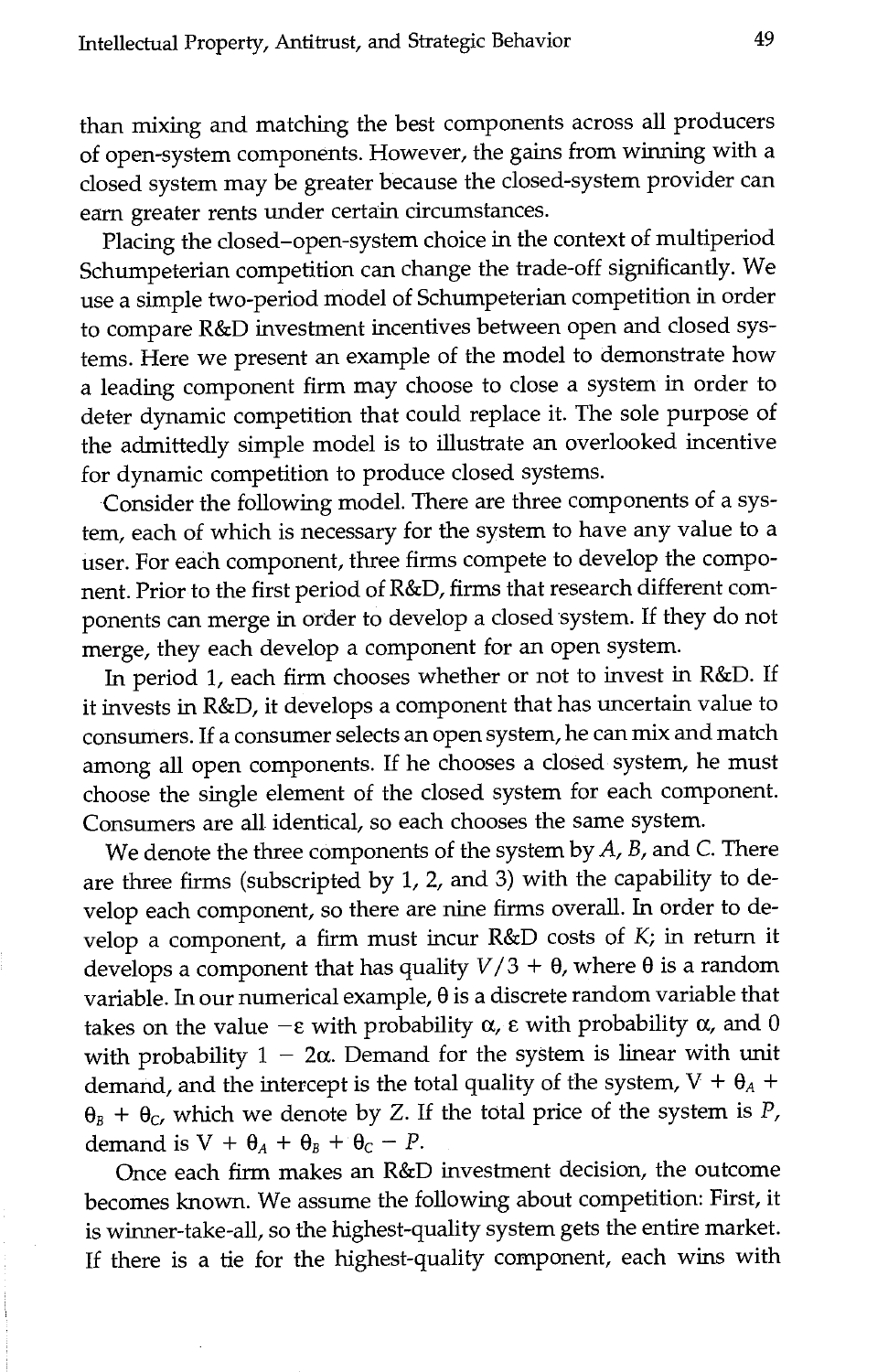probability <sup>1</sup>/2. Second, losing firms drop out of the market, so the quality of their technology does not constrain the winner. (Assume that there is an additional small cost of product development, so that a firm with an inferior component chooses not to remain because it will make no sales.) Third, if there is an open system, each component producer chooses its price simultaneously and noncooperatively. In equilibrium each firm charges  $Z/4$ , quantity is  $Z/4$ , and each firm earns profits of  $Z^2/16$ . If all three firms for a given component engage in R&D, the expected quality for that component will equal  $V/3$  + max<sub>i</sub>  $\theta$ <sub>i</sub> where subscript *i* indicates a firm. This equals  $V/3 + 2\alpha(1 - \alpha)\epsilon$ .

Prior to R&D investment decisions, a firm can choose to vertically integrate and develop a closed system.26 It then develops a closed system, i.e, it produces components that are compatible with each other but incompatible with any competitors' components. A closed system wins only if the sum of the values of its three components exceeds the value of the best open system, which equals the sum of the values of the best three components. Since there are two open firms for each component and consumers can mix and match to choose the best of each component, the closed system will be disadvantaged. The expected quality of a closed-system component is simply the expectation of a single draw for a component, which is  $V/3$ . For example, if  $\alpha =$  $\frac{1}{3}$ , the probability of a closed system winning is approximately 0.24, which is less than the <sup>1</sup>/3 probability of winning for each component in an open system.

Although a closed system is less likely to win, its profits are greater conditional on winning. The closed-system monopolist will set a price of  $Z/2$  for the entire system. Its profits will be  $Z^2/4$ , which exceeds the entire open system's profits of  $Z^2$ . If  $\alpha = \frac{1}{3}$ , an open component has a 50% greater chance of winning, but 25% lower profits conditional on winning. With these parameters, in a single-period model, the equilibrium is for all firms to choose open-system components.

However, when one introduces the dynamics of competition, the results can change dramatically and favor a closed system. To see this we model a second period of R&D investment. This R&D competition is Schumpeterian; if a firm invests, then there is some probability it will develop the technology for a component that surpasses the quality of the incumbent monopolist's component. There is no issue of compatibility across generations, i.e., there are no consumer switching costs. Prior to period 2, a winning open-component firm from period 1 may try to integrate vertically to form a closed system.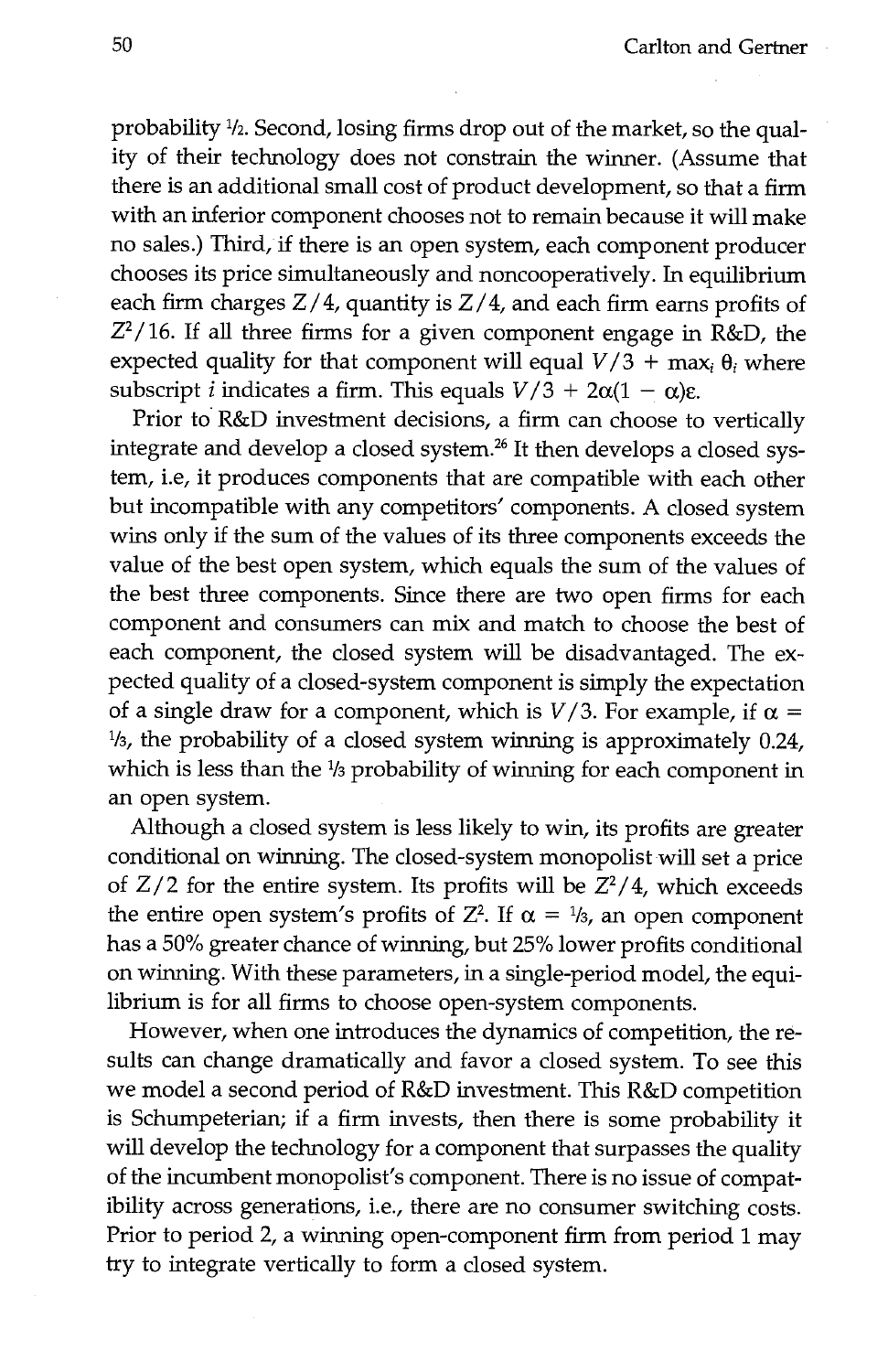In period 2, each firm again chooses whether or not to invest in R& D. To keep the model simple, we assume that an investment of  $k$  generates a probability  $\gamma$  that component i will have a value that surpasses the existing technology by  $\mu$ . If no improved system is developed, consumers will continue to purchase the old system. Again, to simplify the analysis, we assume that the incumbent and one other firm have access to this R&D capability for each component. Finally, to avoid the possibility of mixed-strategy equilibria, we assume that the incumbent moves first; it has the ability to commit to engage in R&D prior to any challenger.

This game is subject to well-understood forces. An incumbent has less incentive to invest as its fear of entry subsides, because it already earns monopoly rents-it cares only about incremental rents, while the entrant can replace the monopolist and earn both the incremental and base monopoly rents. Since the incumbent can move first, however, for some parameter values it may choose to invest in order to deter the entrant from investment.

For each element of the open system, it is easy to characterize the equilibrium. For small  $k$ , both invest. As  $k$  increases, holding all other parameters constant, the incumbent does not invest and the entrant  $\overline{d}$  does; as k continues to increase, preemption becomes possible, and the incumbent invests and the entrant does not. For very large k, neither firm invests.

The key difference between an open and a closed system is that in the closed system, an entrant for a single component cannot invest in R&D, succeed, and thereby displace the incumbent unless every other component's potential entrant also invests in R&D and succeeds. We assume that each first-generation component is protected by a patent, so that if a company develops a single new component to compete against a closed system, it cannot obtain other components to provide a product to consumers.<sup>27</sup> The probability of three innovations is  $\gamma^3$ , so unless  $\gamma$  is close to 1, the likelihood of displacing a closed system is small relative to displacing at least one element of an open system. Thus, for some parameter values, there will be R&D investment by entrants if the incumbent system is open, but there will be no R&D investment by entrants if the incumbent system is closed. Closing a system could lead to dramatic reductions in dynamic innovation competition.

If the closed system is unchallenged, the incumbent monopolist will invest in R&D only if the incremental profits cover the cost of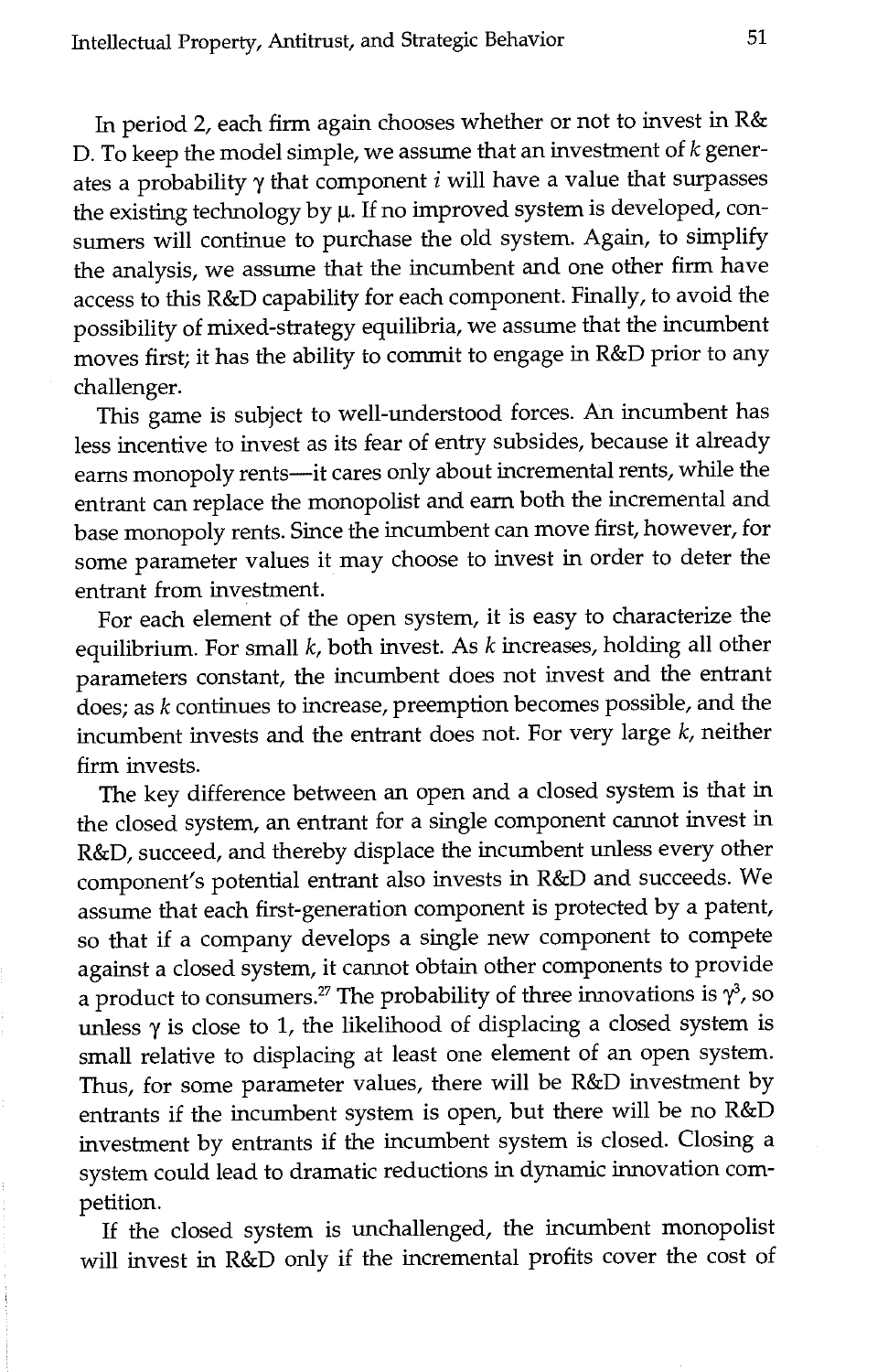innovation. Since it does not reap all the benefits of product improvement, there will be less R&D investment than is socially desirable. An open system is likely to lead to more competitive innovation, but the level of innovation could be socially excessive. The motivation of substituting oneself for the existing monopolist as the recipient of existing monopoly profits is rent-seeking that has no social value. However, the only way to do this is to engage in socially valuable innovative activity.

In many settings, it is possible to convert an open system to a closed system by imposing incompatibilities at low cost. In our model, after the winning components are determined in the first stage of R&D competition, the winning firms could choose to create a closed system through vertical integration or contractually. If possible, this would allow them to deter competitive innovation without having to bear the heightened risk associated with developing a closed system in the first stage.

One way to interpret the model is in terms of externalities. The beneficiaries of open systems are future consumers and firms that will have R&D opportunities in the future. If all of these parties could get together to provide appropriate subsidies and coordinate R&D efforts, efficient displacement of the closed-system monopolist would occur. Such coordination is, of course, impossible. The result is that too little investment in displacing a closed system may occur and that there may be an incentive for open-system suppliers to coordinate and close their system.

The model is most similar in structure to Nalebuff's papers on bundling.28 These papers focus on the difficulty for a single-product producer to compete against a bundled product. In his model, there are no complementarities in demand, but pricing strategies by the incumbent make single-product entry less profitable and play a similar role to the independent uncertainties of R&D that drive our model.

There are a number of possible extensions to the model. It may be extreme to assume that innovation in all three components is necessary to replace the existing technology. If one develops a much superior single component, it may be possible to use nonproprietary technology for the other components. This may reduce the advantage of a closed system, but not eliminate it completely. The closed-system monopolist will have an incentive to devote significant resources to R&D for any component where significant competition exists. Such a monopolist has the ability to focus its R&D efforts on the component that is most vul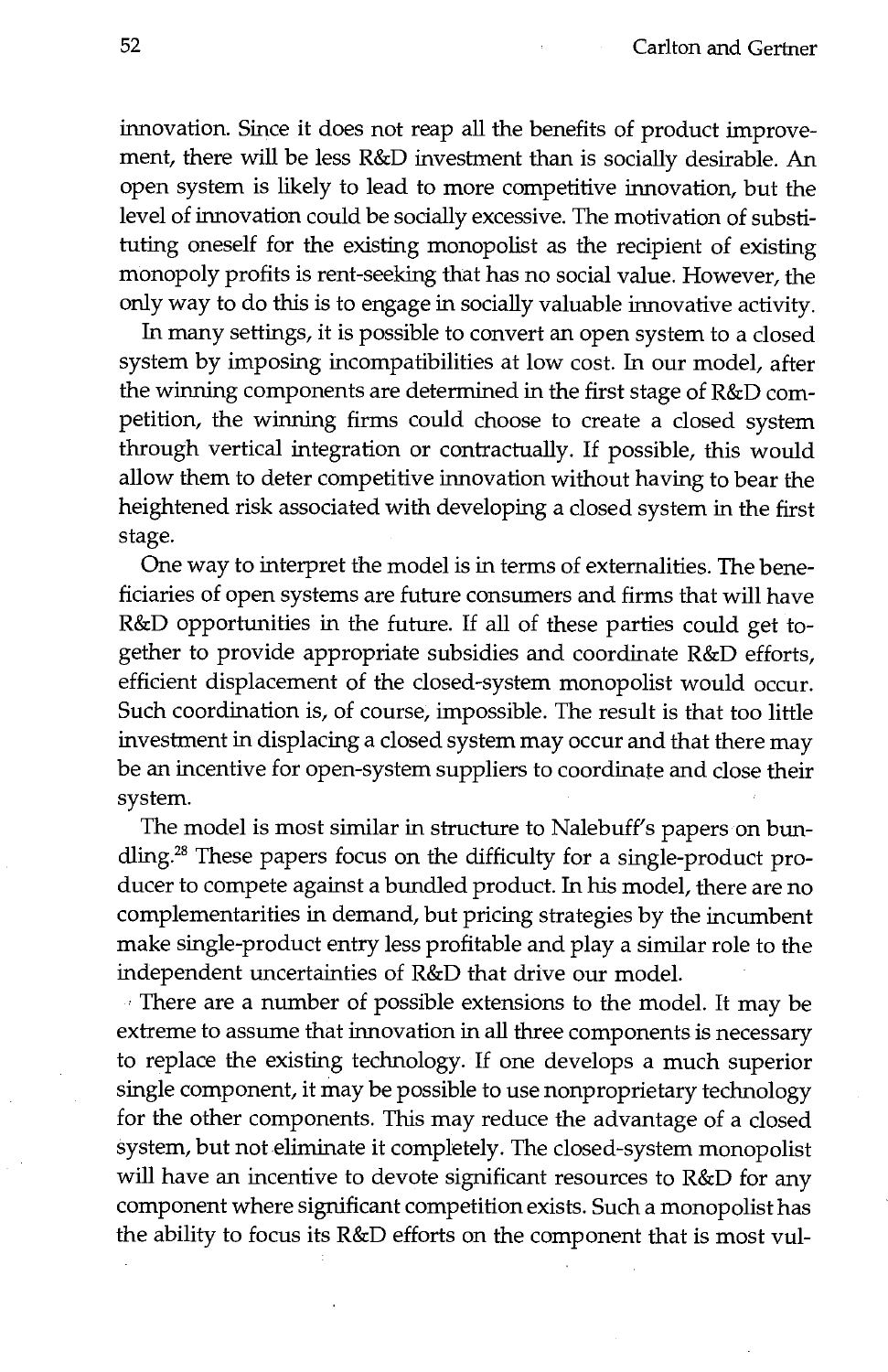nerable. A single-component competitor will generate external benefits for other component firms; unless they can coordinate and subsidize the innovative firm, the incumbent's advantage and ability to deter remain. In addition, the incumbent could try to acquire any firm that is successful and incorporate the component into its system.

Open systems have additional consumer benefits when there is horizontal differentiation among components. Variety of components that are compatible can add significant value. This may be another source of welfare loss from closing a system.

The model implies that the benefits to winning with a closed system may be large-short-run and long-run market power without the need to invest too heavily in R&D to maintain one's position. This suggests that firms could devote enormous resources to the competition to have the winning closed system. The model does not allow variable levels of R&D investment. In a richer model, the efficiency question is whether this compensates for the welfare losses from the closed system. There are several reasons to think that it would not. First, there may be significant diminishing returns of consumer benefits and perhaps even of the private benefit from incremental spending on R&D or marketing to become the initial winner. If the former is the case, consumers do not benefit much from the intense competition to be the monopolist. If the latter is the case, expenditures may not be too large.

Second, if initial R&D is very uncertain, no firm may try to innovate with a closed system, because the probability of beating a mix-andmatch open system would be too small. Each firm will instead develop single components or several components as part of an open system. However, if at any point one company dominates an important component of the open system, it may have the ability to develop a winning closed system at low cost. If it is technologically possible to take the winning component and develop proprietary interfaces with other components, then the firm could acquire or develop the other components. The component producers, fearing obsolescence, may be willing to sell out at a low price.

We have developed a story of how Schumpeterian competition between closed and open systems could result in too little innovation and continued exercise of static market power. If one accepts the logic of the basic story, the next question is whether or not antitrust policy should play a role in improving performance. Although the model suggests close scrutiny of mergers or conduct that creates a closed system,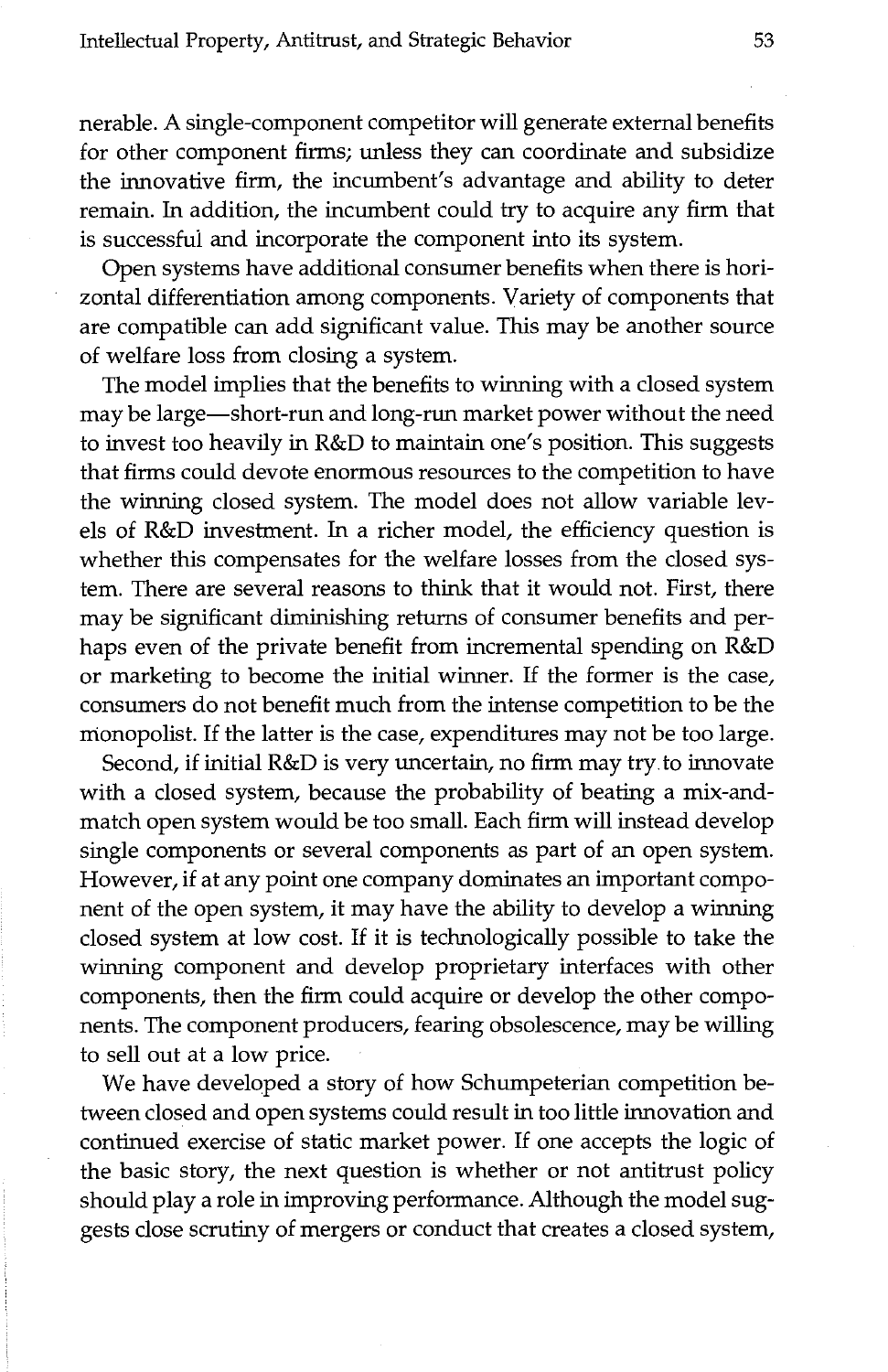the exact role for antitrust is not straightforward. It is first necessary to define the conduct that is suspect-the government certainly cannot simply prohibit offering a closed system, nor can investing a great deal in R&D to make the system better than rivals be illegal. In many circumstances, closed systems may create consumer value by allowing more effective coordination among components, and competition to become the winning closed system may be effective. Furthermore, the determination of the optimal level of R&D remains elusive, so it does not follow that simply because creation of a closed system may reduce R&D, the new level of R&D is less than optimal.

One type of conduct that possibly could present an antitrust problem is actions a firm with market power takes to make a system closed or more closed.<sup>29</sup> Yet the rule-of-reason analysis needed would be very difficult and require a great deal of technical sophistication of the courts. Antitrust laws may be too crude a policy tool for dealing with these problems. Maybe subsidies for maintaining open systems or for open-standard-setting organizations would be more effective.

A second set of policies that may be justified are those which promote open systems, perhaps through limited subsidies, tax benefits, lessened antitrust restrictions on institutions that promote standards, and increased antitrust scrutiny of conduct that subverts such institutions. Standard setting can be a critical element in having an open system. Therefore, the strategic subversion of the standard-setting process can be especially harmful to competition between open and closed systems. In several recent court cases, companies have alleged that a rival participated in deliberations of collective standard setting in an effort either to obtain information to file patents that could then be asserted against those adhering to the standard or to encourage adoption of a technology for which they already had patent rights.<sup>30</sup> These acts occurred despite the reliance upon each other by firms in the standardsetting process to assure that the standards raised no patent issues. The subversion of the setting of open standards can defeat their purpose and could make it impossible for open systems to survive in competition with closed systems.

IP policy could play a significant role as well. Restrictions on the ability to patent certain types of interfaces or limitations on how such a patent can be enforced may be justified. In addition, government subsidies for research could include requirements for some degree of openness.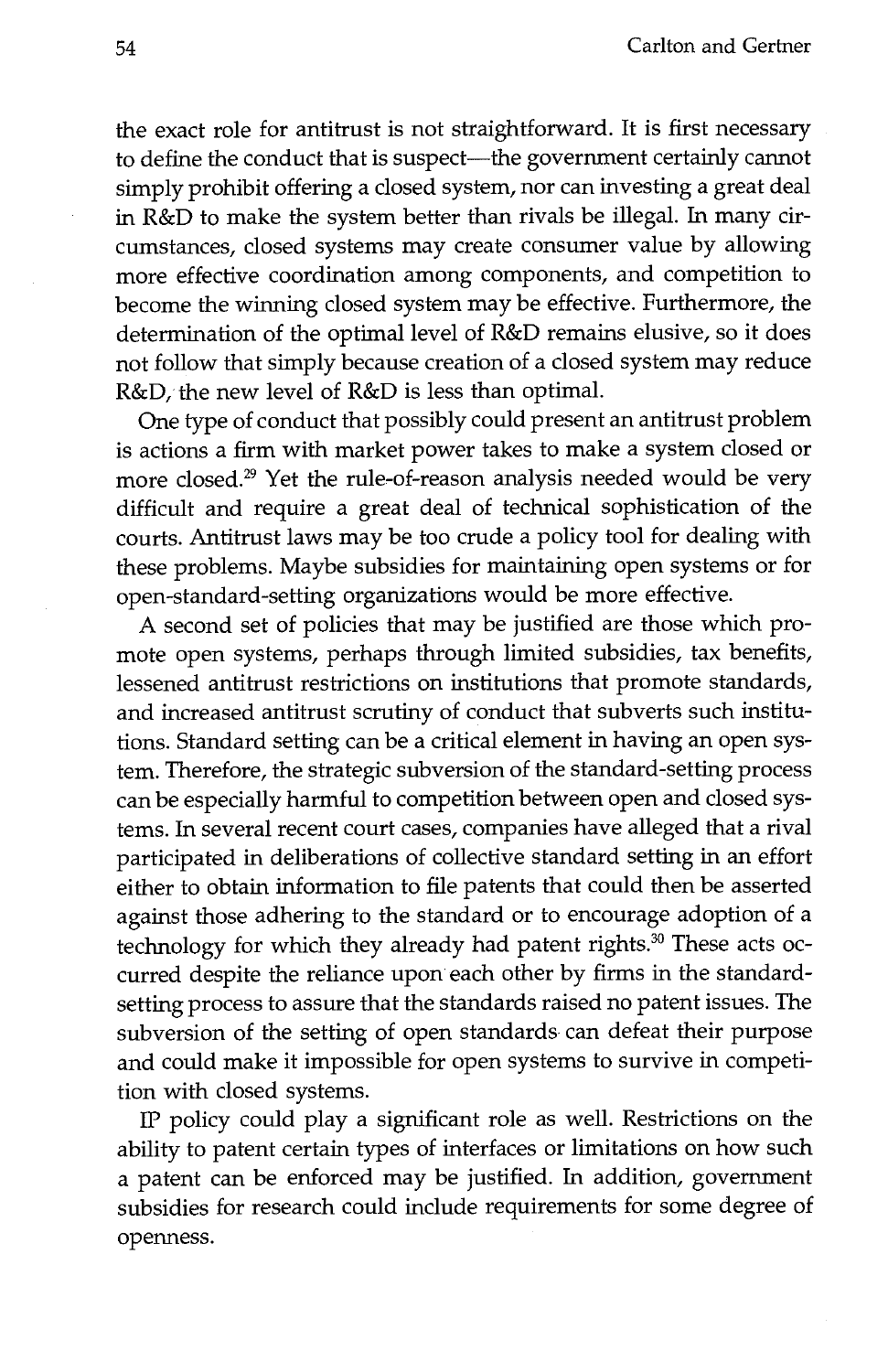# VI. Conclusion

Economic growth depends in large part on technological change. Laws governing IP rights protect inventors from competition in order to create incentives for them to innovate. Antitrust laws constrain how a monopolist can act in order to maintain its monopoly in an attempt to foster competition. Antitrust doctrines have for the most part been developed with a static setting in mind. There is a fundamental tension between these two different types of laws. Attempts to adapt static antitrust analysis to a setting of dynamic R&D competition through the use of "innovation markets" are likely to lead to error. Applying standard antitrust doctrines such as tying and exclusivity to R&D settings is likely to be complicated. Only detailed study of the industry of concern has the possibility of uncovering reliable relationships between innovation and industry behavior. One important form of competition, especially in certain network industries, is between open and closed systems. We have presented an example to illustrate how there is a tendency for systems to close even though an open system is socially more desirable. Rather than trying to use the antitrust laws to attack the maintenance of closed systems, an alternative approach would be to use IP laws and regulations to promote open systems and the standard setting organizations that they require. Recognition that optimal policy toward R&D requires coordination between the antitrust and IF laws is needed.

#### Notes

This paper incorporates parts of and extends testimony Canton gave before the Federal Trade Commission's Hearings on Global and Innovation-Based Competition in 1995. We thank Greg Pelnar for excellent research assistance.

1. These questions have been the subject of much discussion. See, e.g, Carlton (2001, 2002), Evans and Schmalensee (2001), and Porter (2002).

2. See Posner (2001), especially pp. 276-280, for a discussion of the ability of courts to deal with technologically changing industries.

We note some examples of this in section III.

4. See Kremer (1998) for a discussion of how a system of prizes might work and the history of innovation prizes.

See Spence (1984) for a model of the trade-off between patents and subsidies.

R&D-intensive industries exhibit endogenous sunk costs because the level of R&D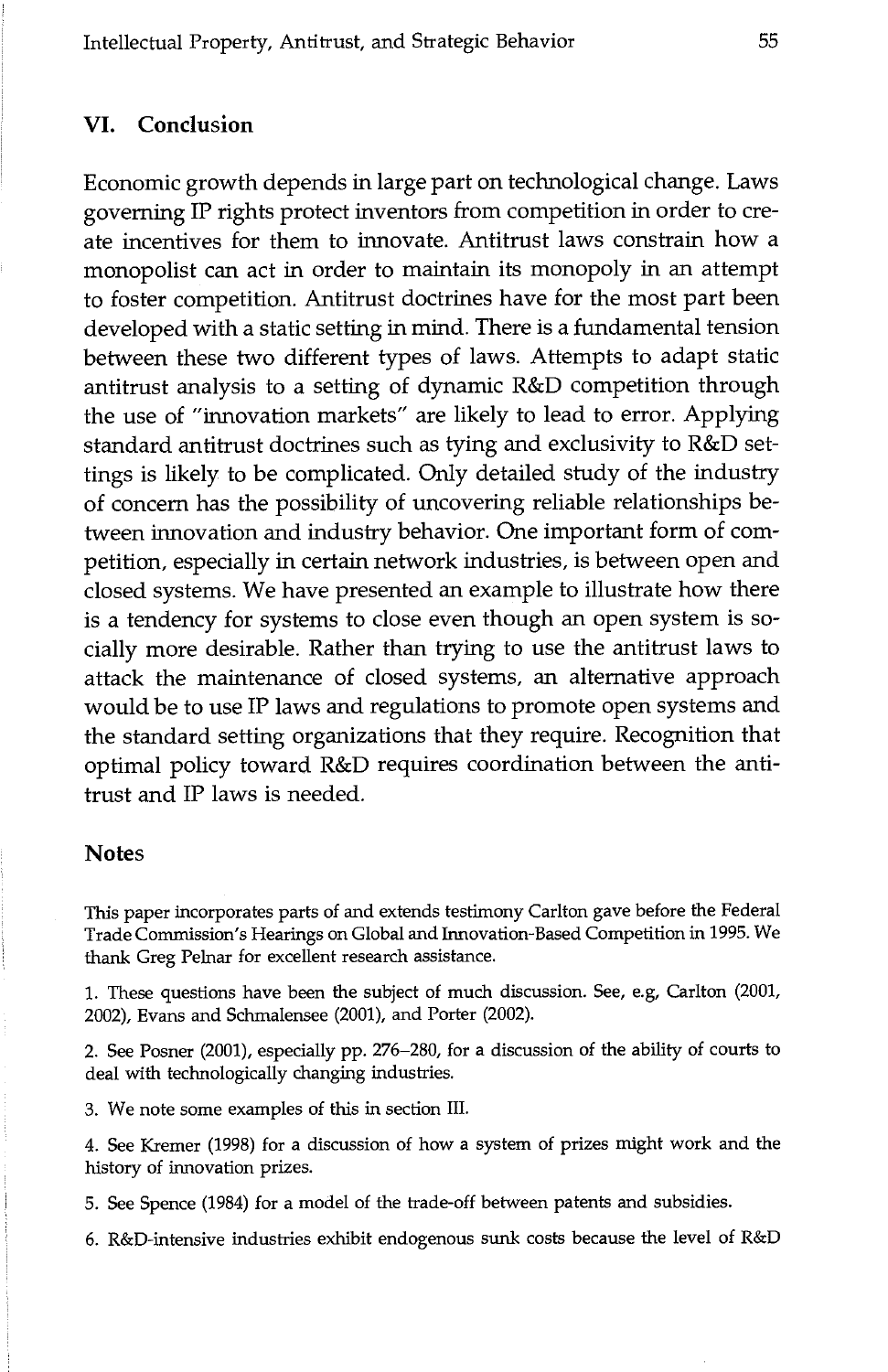spending is chosen by firms in a way that depends on competitors' R&D expenditures. Sutton (1998) shows how this leads to high concentration, independent of market size.

7. Hall and Ziedonis (2001) demonstrate that patent protection and subsequent licensing allows small semiconductor design firms to compete in innovation despite lacking the scale and resources to manufacture.

8. See Carlton (2002) and Porter (2002) as well as other articles in the "Symposium on the Antitrust Analysis of Mergers: Merger Guidelines v. Five Forces," University of West Los Angeles Law Review 7 (2002).

9. The idea of wasteful competition for rents has been analyzed by economists in many analogous settings.

This was the proposed acquisition of the Allison Transmission Division of General Motors by ZF Friedrichshafen AG in 1993. We discuss this case in more detail below.

11. See Hall (1988) and Pound, Lehn, and Jarrell (1986).

There is also a large literature arguing that agency costs can explain many mergers, i.e., a merger that is not value-enhancing may still be in management's interest.

13. See, e.g., Chapter 9 in Carlton and Perloff (2000).

This is not from lack of study. There is a large literature on each of these topics. See Cohen and Levin (1989) for a large survey covering these and other issues.

For example, consider an R&D joint venture by two competitors where both get to share in the cost-reducing technology produced by the joint venture, but still compete with each other in the product market. One can show that, under some circumstances, the joint venture will invest in the same amount of R&D as each firm would individually absent the joint venture. The result of the joint venture is the same cost reduction, the same product market prices, but a 50% savings in R&D costs. The joint venture is a Pareto improvement.

If one adopted the reasonable view that overall efficiency (not consumer welfare) was all that mattered, then one would look at the net surplus resulting from the merger.

17. See, e.g., Jones and Williams (1998).

18. See Carlton and Salop (1996).

19. See Wall Street Journal, October 4, 1984.

20. See Wall Street Journal, October 19, 1984.

21. See Wall Street Journal, February 5, 1990.

22. Dennis Carlton served as a consultant for GM and ZF.

23. See, e.g., Bernheim and Whinston (1988).

24. Nutrasweet signed long-term contracts with Coke and Pepsi shortly before its patent expiration.

Contributions to this literature include Besen and Farrell (1994), Economides and Salop (1992), Farrell and Saloner (1985, 1992), Katz and Shapiro (1985), and Matutes and Regibeau (1988).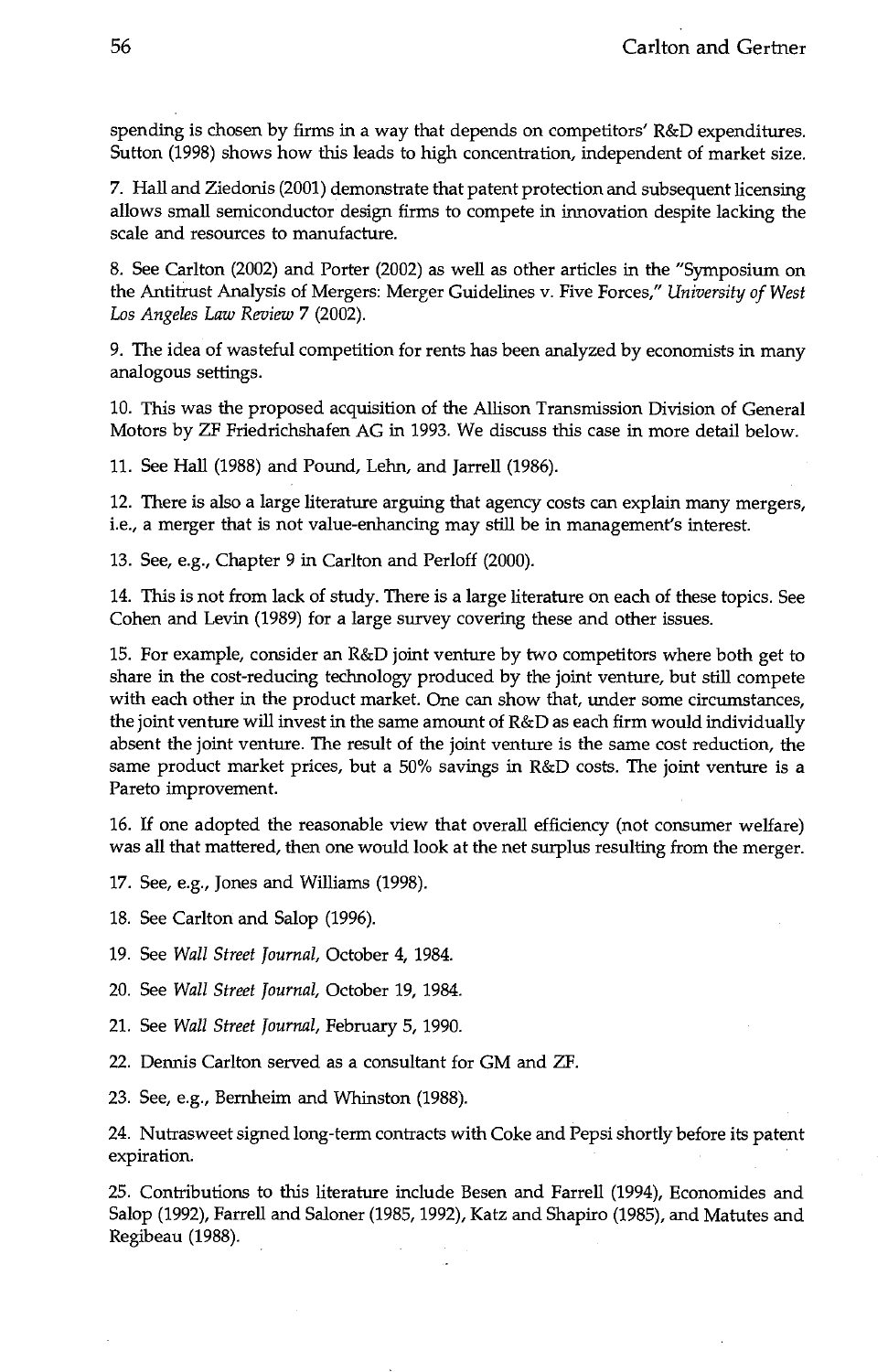To keep the exposition of the model simple, we focus on an equilibrium where there can be at most one firm with a closed system.

This is an extreme assumption that helps illustrate the basic point dramatically. The assumption can be weakened and the same basic forces will still apply. We discuss this point briefly below.

28. See Nalebuff (1999, 2000).

Economides and White (1994) discuss antitrust implications of closing a system and explain its relationship to tying and exclusive dealing. They do not focus on the impact of closing a system on innovation.

30. See, e.g., Micron Technology Inc. v. Rambus Inc., U.S. District Court for District of Delaware, Civil Action No. DO-792; Rambus Inc. v. Infineon Technologies, U.S. District Court for the Eastern District of Virginia, Richmond, Civil Action No. 3:00 CV 524; and FTC v. Dell Computer Corp., 121 FTC 616. Carlton has served as an expert for Infineon and Micron.

#### References

Arrow, K. 1962. "Economic Welfare and the Allocation of Resources for Inventions." In R. Nelson, ed., The Rate and Direction of Inventive Activity. Princeton University Press.

Bernheim, B.D., and M. Whinston. 1988. "Exclusive Dealing." Journal of Political Economy 106: 64-103.

Besen, S., and J. Farrell. 1994. "Choosing How to Compete: Strategies and Tactics in Standardization." Journal of Economic Perspectives 8: 117-131.

Carlton, D. 2001. "The Lessons from Microsoft," Business Economics 32: 47-53.

Carlton, D. 2002. "Should The Merger Guidelines Be Scrapped? Introduction to a Debate." University of West L.A. Law Review 33: i-v.

Carlton, D., and J. Perloff. 2000. Modern Industrial Organization, 3rd edition. Scott, Foresman & Co.

Carlton, D., and S. Salop. 1996. "You Keep on Knocking but You Can't Come In: Evaluating Restrictions on Access to Input Joint Ventures." Harvard Journal of Law & Technology 9: 319-352.

Carlton, D., and M. Waldman. 2002. "The Strategic Use of Tying to Preserve and Create Market Power in Evolving Industries." Rand Journal of Economics 33: 194-220.

Choi J., and C. Stefandis. 2001. "Tying, Investment and Dynamic Leverage Theory." Rand Journal of Economics 32: 52-71.

Cohen, W., and R. Levin. 1989. "Empirical Studies of Innovation and Market Structure." In R. Schmalensee and R.. Willig. Handbook of Industrial Organization. Elsevier Science Publishers: Vol. 2.

Economides, N., and S. Salop. 1992. "Competition and Integration among Complements, and Network Market Structure," Journal of Industrial Economics 40: 105-123.

Economides, N., and L. White. 1994. "Networks and Compatibility: Implications for Antitrust." European Economic Review 38: 651-662.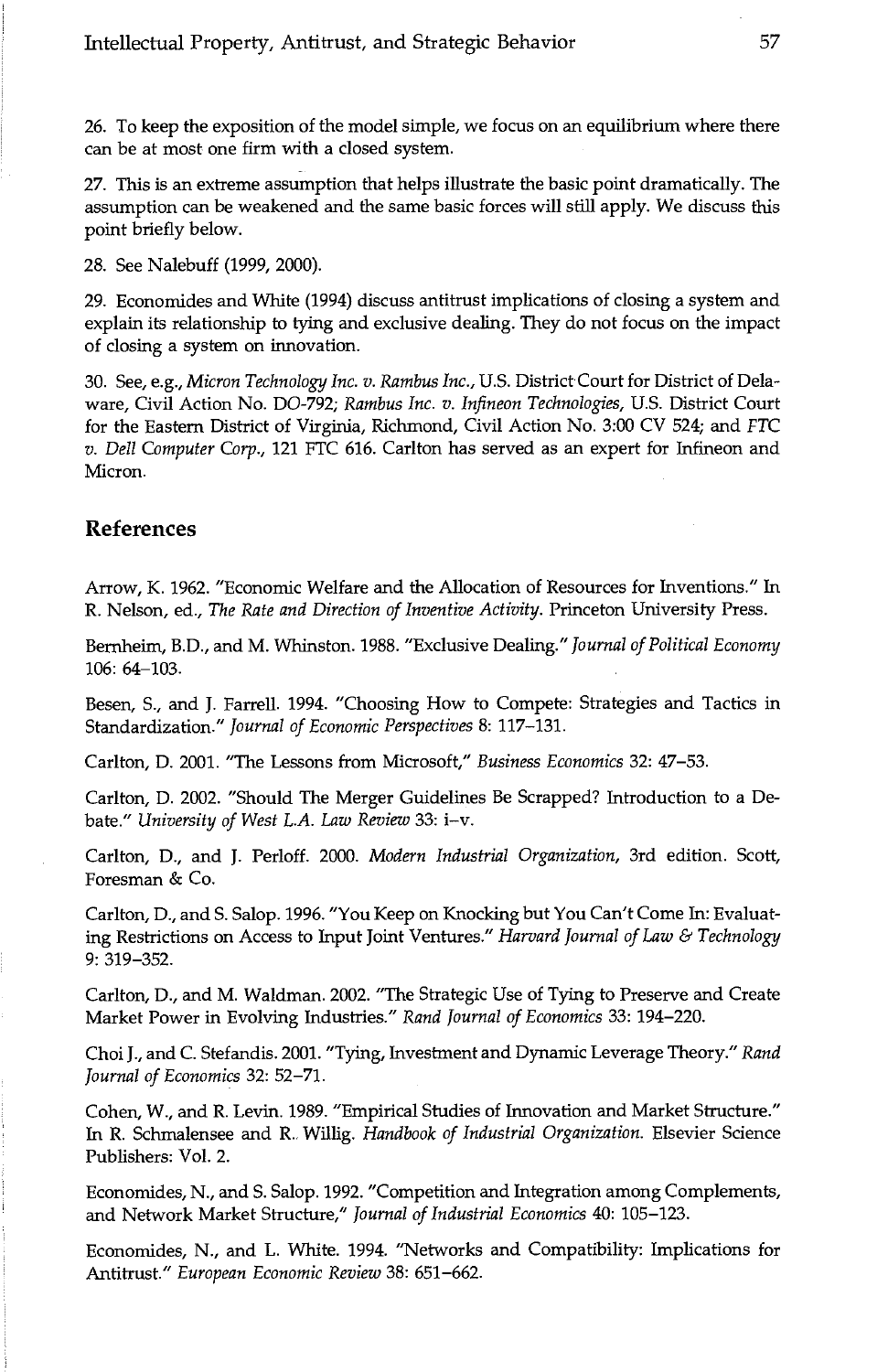Evans, D., and R. Schmalensee. 2001. "Some Economic Aspects of Antitrust Analysis in Dynamically Competitive Industries." In A. Jaffe, J. Lerner, and S. Stern, eds. Innovation Policy and the Economy, Vol. 2. NBER: 1-50.

Farrell, J., and G. Saloner. 1985. "Standardization, Compatibility and Innovation." Rand Journal of Economics 16: 70-83.

Farrell, J., and G. Saloner. 1992. "Converters, Compatibility and the Control of Interfaces." Journal of Industrial Economics 40: 9-35.

Gilbert, R., and S. Sunshine. 1995. "Incorporating Dynamic Efficiency Concerns in Merger Analysis: The Use of Innovation Markets." Antitrust Law Journal 63: 569-601.

Hall, B. 1988. "The Effect of Takeover Activity on Corporate Research and Development." In A. Auerbach, ed., Corporate Takeovers: Causes and Consequences. University of Chicago Press.

Hall, B., and R. Ziedonis. 2001. "The Determinants of Patenting in the U.S. Semiconductor Industry, 1980-1994." Rand Journal of Economics 32: 101-128.

Jones, C., and J. Williams. 1998. "Measuring the Social Return to R&D." Quarterly Journal of Economics 113: 1119-1135.

Katz, M., and C. Shapiro. 1985. "Network Externalities, Competition, and Compatibility." American Economic Review 75: 424-440.

Kortum, S., and J. Lerner. 2000. "Assessing the Contribution of Venture Capital to Innovation." Rand Journal of Economics 31: 674-692.

Kremer, M. 1998. "Patent Buy-outs: A Mechanism for Encouraging Innovation." Quarterly Journal of Economics 1137-1167.

Matutes, C., and P. Regibeau. 1988. "Mix and Match': Product Compatibility without Network Externalities." Rand Journal of Economics 19: 221-234.

Methe, D., A. Swaminathan, and W. Mitchell. 1996. "The Underemphasized Role of Established Firms as the Sources of Major Innovations." Industrial and Corporate Change 5: 1181-1203.

Nalebuff, B. 1999. "Bundling." Working Paper. Yale School of Management.

Nalebuff, B. 2000. "Competing against Bundles." Working Paper. Yale School of Management.

Porter, M. 2002. "Competition and Antitrust: Toward a Productivity-based Approach to Evaluating Mergers and Joint Ventures." University of West L.A. Law Review 33: 17-34.

Posner, R. 2001. Antitrust Law, 2nd edition. University of Chicago Press.

Pound, J., K. Lehn, and G. Jarrell. 1986. "Are Takeovers Hostile to Economic Performance?" Regulation 10: 25-30, 55-56.

Prusa, T., and J. Schmitz, Jr. 1991. "Are New Firms an Important Source of Innovation? Evidence from the PC Software Industry." Economic Letters 35: 339-342.

Schumpeter, J. 1943. Capitalism, Socialism and Democracy. Unwin University Books.

Spence, A. M. 1984. "Cost Reduction, Competition, and Industry Performance." Econometrica 52: 101-122.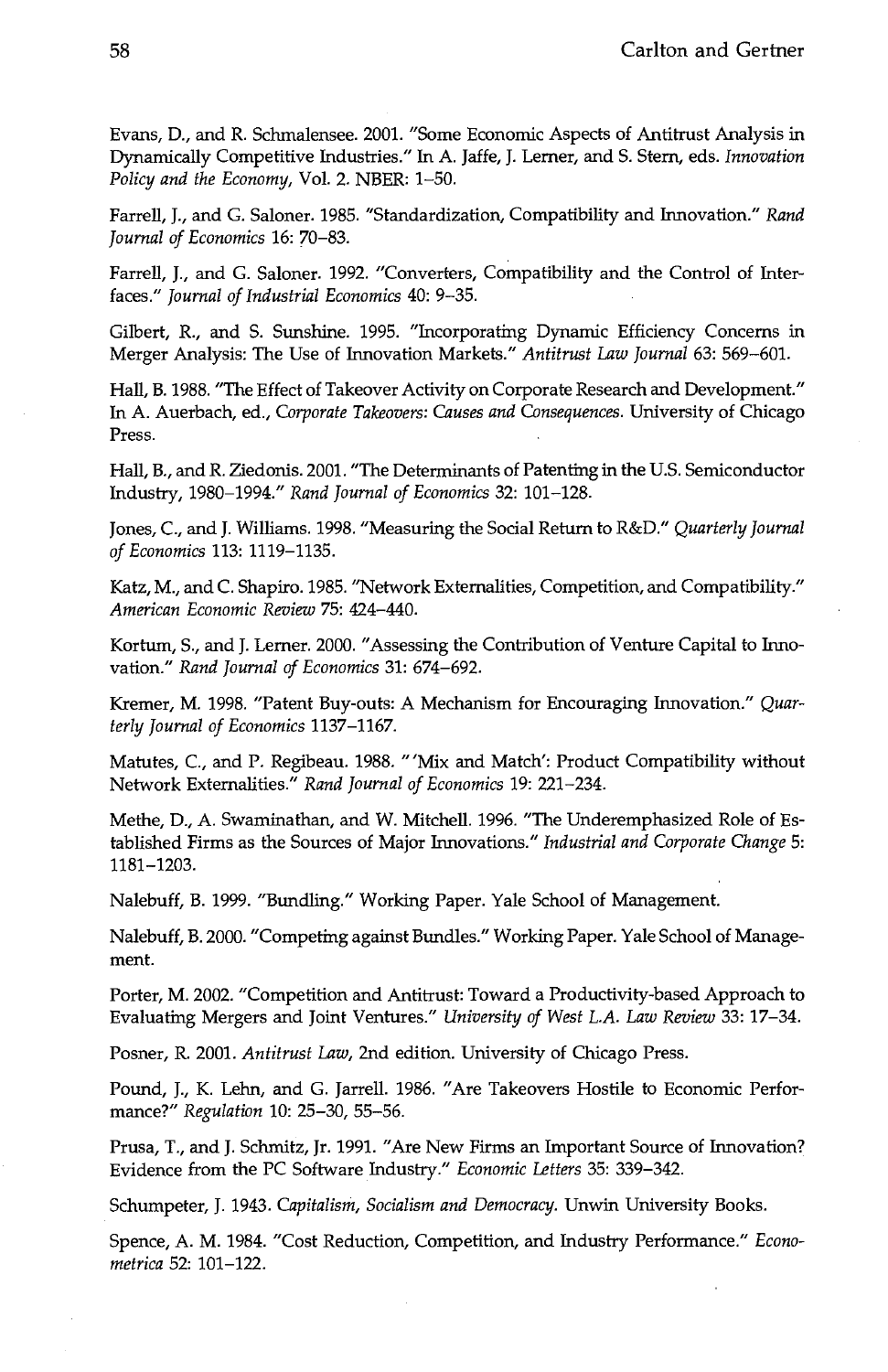Sutton, J. 1998. Technology and Market Structure. The MIT Press.

Tether, B. 1998. "Small and Large Firms: Sources of Unequal Innovations?" Research Policy 27: 725-745.

Wall Street Journal. 1984. "Sticking Points: Teflon Is Versatile, but It Is Hell on Skis." October 4.

Wall Street Journal. 1984. "Research on an Artificial Heart Leads to a Breathable Fabric." October 19.

Wall Street Journal. 1990. "Many Uses Are Seen for ESA's Analyzer." February 5.

Whinston, M. 1990. "Tying, Foreclosure, and Exclusion." American Economic Review 80: 1-26.